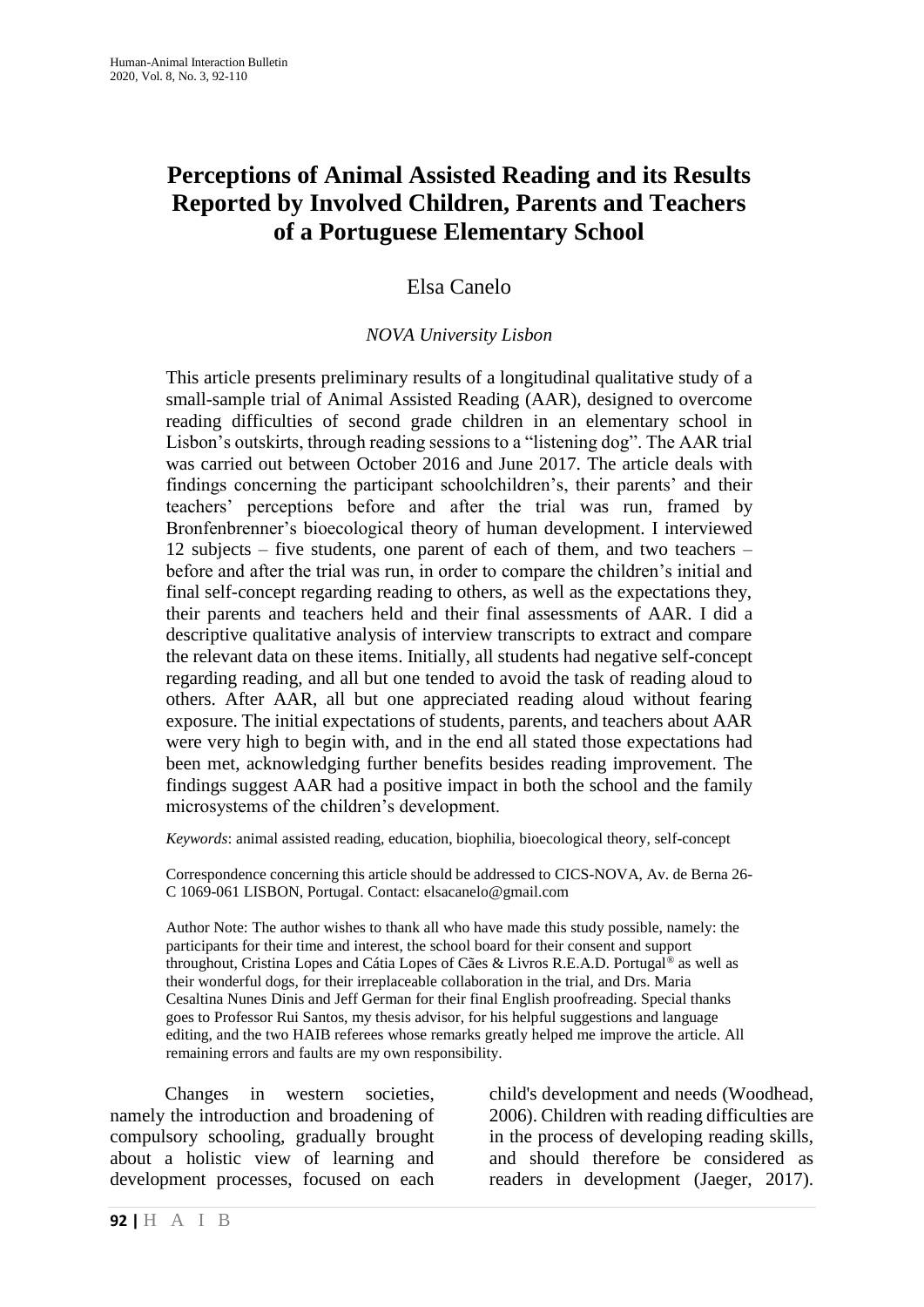Currently, the need is stressed for early intervention, as international studies and reports indicate that insufficient development at early stages will impact negatively on a country's society (Irwin, Siddiqi, & Hertzman, 2007). Fonseca (2007) and Shonkoff and Bales (2011) corroborate this need, stating that brain plasticity, the ability to change behavior and the optimal level of stimulation tend to decrease as the person gets older (Whitebread & Coltman, 2015).

According to the Organisation for Economic Co-operation and Development (OECD, 2013), Portuguese schools do not place students at the center of the learning process. In order to change this, the Portuguese Council of Education (CNE) recommended that strategies to support children should be deployed at the earliest signs of learning difficulties in the first years of schooling (CNE, 2015). Strategies for coping with early learning difficulties are clearly needed, especially of such basic skills for further learning as proficient reading.

This article presents preliminary data about a trial application of one such strategy, that of Animal Assisted Reading (AAR), to a small sample of second grade seven year-olds attending an elementary school near Lisbon, in Portugal, who had been signaled by their teachers as underperforming in the acquisition of reading skills. While providing some background information on the AAR trial as a whole, this article will describe how the main stakeholders – the children themselves, their parents and their teachers – perceived the experience and its results. This aims to contribute to the ongoing scientific discussion on the topic in two ways. Firstly, by setting it in an ecosystemic framework that goes beyond the immediate context of AAR and by explicitly placing human-animal interaction as a relevant part of the ecosystem; and secondly, by emphasizing the participants' perceptions of the process and its results.

#### **Conceptual Framework**

According to Bronfenbrenner's (1976; 1994) bioecological theory, human development can only be understood by taking into account the whole ecological system within which it takes place. His ecological systemic model of human development is composed of four concentric environmental levels having the person as the center, the latter's personal development process being influenced by all ecological levels and their interplay. At the center of the model, the person is directly involved in the proximal interaction processes making up his or her everyday life contexts. Proximal interaction contexts (such as, in the case in hand, the specific interactions a child is daily involved in school and in the family), which are the main concern here, are organized within microsystems (the specific schooling organization the child attends and the specific family in which (s)he belongs).

The interconnections and reciprocal influences among microsystems (as those between a child's family and school) make up the enveloping mesosystem. They influence the proximal contexts within each microsystem and may generate new, intersecting proximal contexts (like "open school days"). Therefore, while all learning processes take place in proximal contexts, the way these operate is both enabled and constrained by each microsystem's organizational patterns and their mesosystemic interplays. The exosystem is a wider enveloping layer, composed of linkages and processes between environments, in some of which the person does not play an active role, but which indirectly impact on the person's mesosystem or any of its microsystems. Finally, the macrosystem encompasses all other systems, laying down the society's institutional patterns.

This research is directly concerned with the two school and family microsystems and with the mesosystemic relation between them, regarding the AAR. In spite of its labeled bioecological label,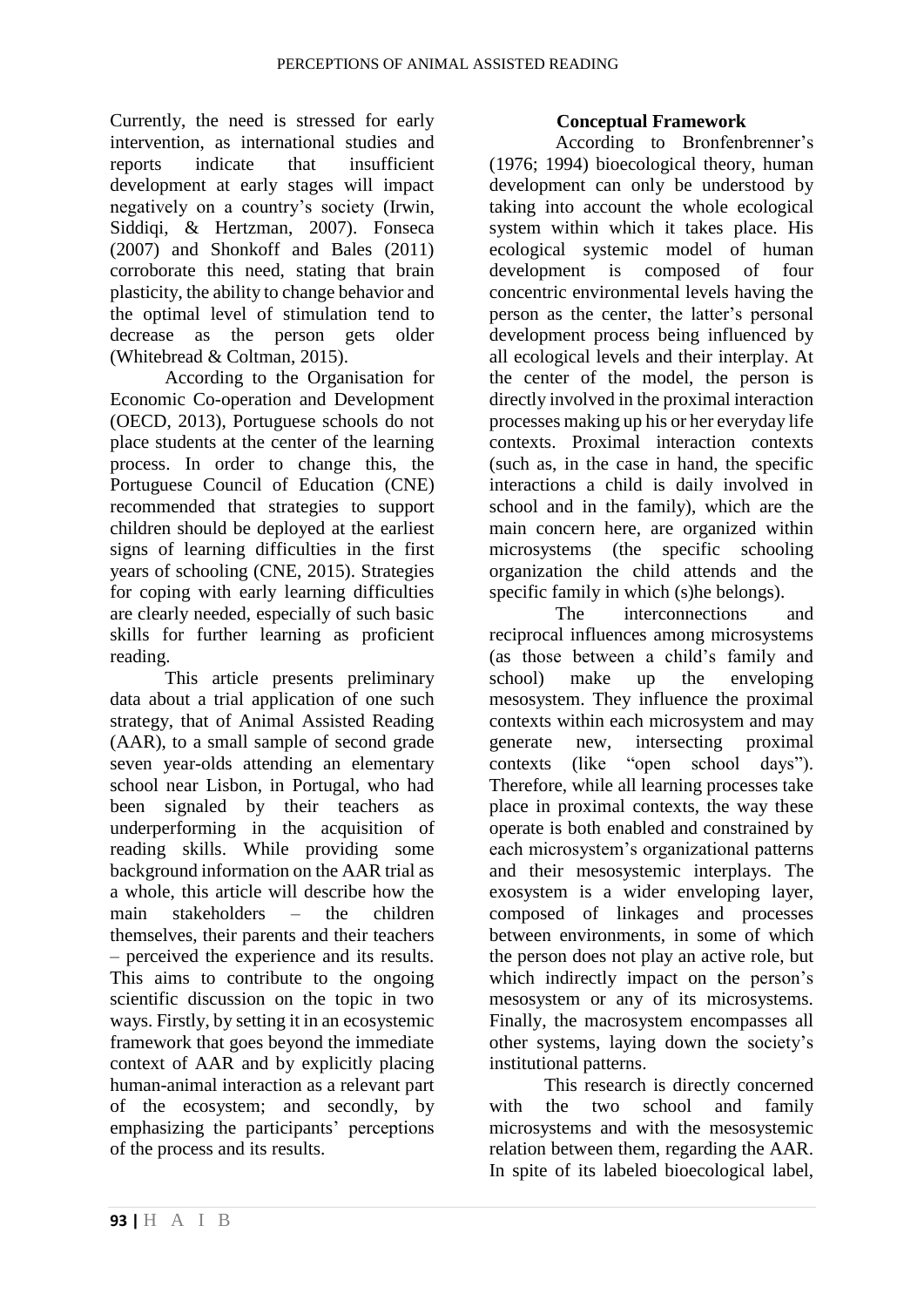Bronfenbrenner's theory remains remarkably anthropocentric (Lee, 2012; Melson, 2003). The definition of proximal contexts and processes, as well as recent research using his model in school contexts (Jaeger, 2017), emphasize human-human and human-object interactions. They do not explicitly address the relationships the human person may establish with nonhuman life forms, as distinct from objects. Nevertheless, these are undeniably an integral part of such contexts, just as cultural dispositions towards non-human life and nature as a whole are of macrosystems. The evolutionary "biophilia hypothesis" of a basic human propensity to affiliate with other living beings (Kellert & Wilson, 1995; Wilson, 1984) may indeed be understood as positing a macrosystemic constant in Bronfenbrenner's human ecology development model, and positive close human-animal relationships as expressions of that propensity in humans' varying proximal interaction contexts of which non-human animals partake.

In a literature review about psychological and physiological wellbeing in response to the exposure to natural landscapes and animal affiliation, Kahn (1997) remarked on children having an endless bond with nature, and noted that human-animal relationships can contribute to the understanding of Wilson's theory. Understanding children's development from this biocentric outlook is to take into account their relations with present animals, as well as humans (Melson, 2003). As significant others to the child, animals may promote a coherent construction of the self by being perceived as themselves coherent, reliable and authentic, while being decoupled from judgment roles and social pressure (Myers, 2007). As such, the animal provides a soothing interaction, making even neglected or abused children feel accepted and important, and perceive other humans as less threatening (Parish-Plass, 2008).

The argument for looking at AAR in this light is supported by the literature. The

connection and the interest children develop towards an animal in learning contexts may of themselves prove a motivation to learn (Hediger & Turner, 2014; Jalongo, 2015; Lenihan, Mccobb, Diurba, Linder, & Freeman, 2016; Levinson, Barker, Van Zandt, Vogt, & Jalongo, 2017; Lloyd & Sorin, 2014; Shaw, 2013). At the neurophysiological level, research has shown that being next to and interacting with a dog can bring about positive psychological effects, increasing attention and focus (Hediger & Turner, 2014), decreasing fear and anxiety, and leading to release a well-being related hormone, oxytocin (Odendaal & Meintjes, 2003). Beetz, Uvnäs-Moberg, Julius, and Kotrschal (2012) argued that while oxytocin release may be the main explanatory factor of such positive effects, it cannot explain them entirely, pointing out biophilia as a possible complementary explanation. Shiloh, Sorek, and Terkel's (2003) study found that the stress and anxiety-reducing factor of stroking an animal is its general quality of being alive, rather than the specific kind of animal, and that people benefit from such contacts regardless of holding different attitudes towards animals.

Within the school microsystem, reading and writing skills begin being introduced at the earliest stages, as basic acquisitions underpinning those of all school subjects (Buescu, Morais, Rocha, & Magalhães, 2015). At this stage, many children learn to read without difficulty. Others, however, are not able to learn through conventional education to the full extent of their potential (Fonseca, 2007). At the end of elementary schooling, children with reading difficulties show negative feelings about themselves that increase throughout schooling, affecting their selfconcept and self-esteem, and reducing their motivation to overcome difficulties (Nascimento & Peixoto, 2012).

The school self-concept is what students think of themselves, according to the feedback they get about their school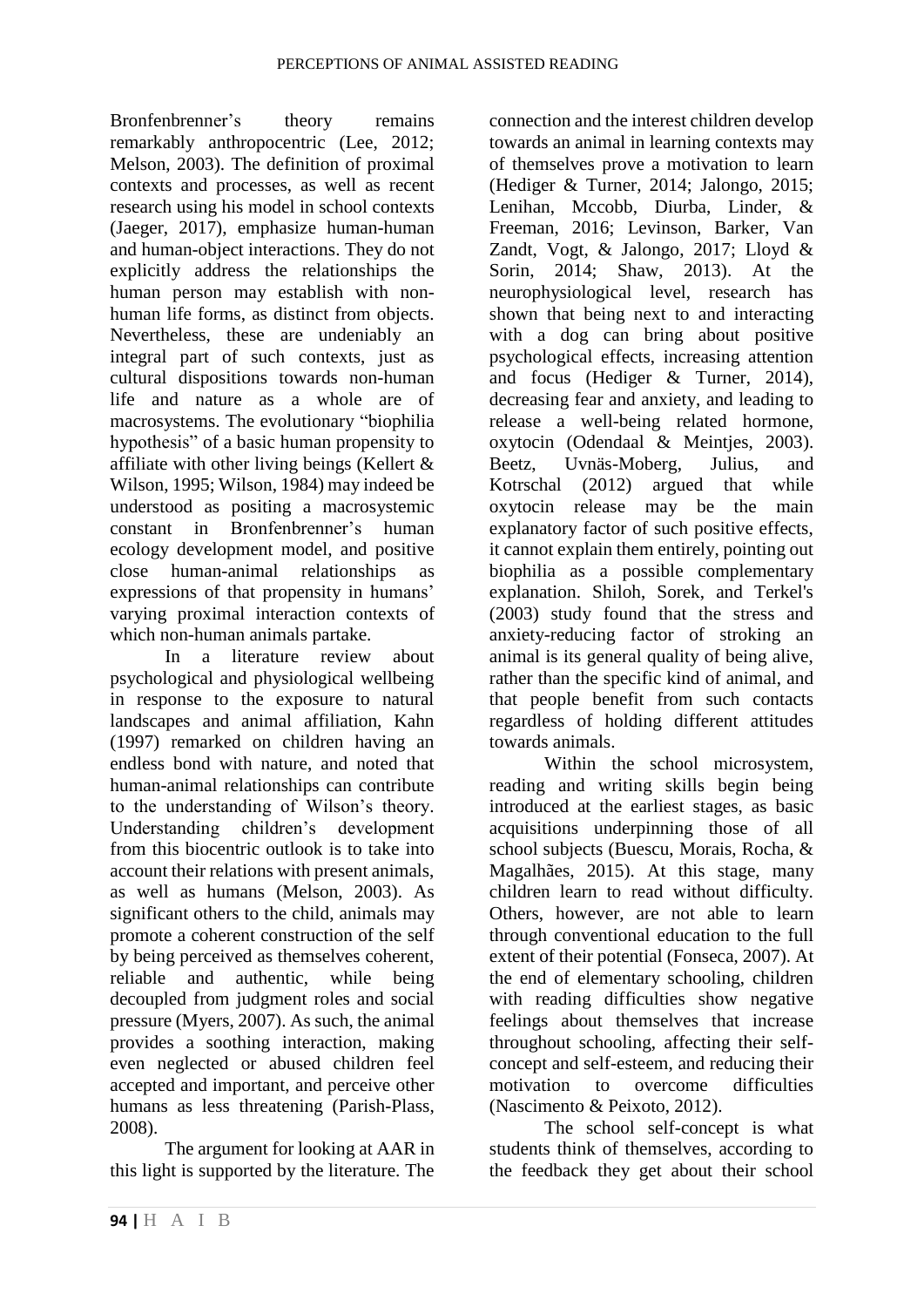outcomes. As the school is the stage of multiple ongoing interactions, a child's selfconcept can change (Senos & Diniz, 1998). Baumeister (1999) defined self-esteem as the evaluative dimension of self-concept: while any perception about the self belongs to the self-concept, self-esteem is affected by the existence of judgment. Low selfesteem is related to negative emotional states, such as depression, anxiety, and shame (Brown & Marshall, 2001). Holt (1964) stated that children may not achieve good results in school due to fear of failing, disappointing or displeasing adults, and Ferrer and Fugate (2014) emphasized that parental criticism and judgment of children's performance in a task creates feelings of inferiority. When there is a perceived risk of failure in face of others who are perceived as judgmental, students may tend to avoid the task by withdrawing from effort, as a way of protecting their selfesteem (Nascimento & Peixoto, 2012).

According to Jalongo (2007), emotions regulate the effort of taking on a task as opposed to shirking it. Katzir, Kim, and Dotan (2018) recently argued that emotions, especially negative ones, have been overlooked in studies about reading. They found that children with low reading self-concept tend to be afraid of reading and to keep avoiding it at later stages, relating low reading rates with feelings of anxiety and worry. Children exposed to high levels of tension, frustration or anxiety tend to progress slower, as the ability to think, to elaborate information and to control behavior is impaired by high levels of the stress-related hormone cortisol (Portugal, 2009). This causes an increase in neural activity in regions of the brain related to fear, anxiety and impulsivity (National Scientific Council on the Developing Child, 2014), leading to detrimental changes in essential areas responsible for learning and memory (Lupien, McEwen, Gunnar, & Heim, 2009).

## **AAT and AAR in Schooling Contexts**

AAR is a form of Animal Assisted Therapy. According to the International Association of Human-Animal Interaction Organizations' definition,

Animal Assisted Therapy is a goal oriented, planned and structured therapeutic intervention directed and/or delivered by health, education or human service professionals [...]. Intervention progress is measured and included in professional documentation [...]. AAT focuses on enhancing physical, cognitive, behavioral and/or socio-emotional functioning of the particular human recipient either in the group or individual setting (IAHAIO, 2018, p. 5).

For decades now, AAT have been used in schools to improve on children's motivation, attention, and concentration (Fine, 2010; Friesen, 2012; Hediger & Turner, 2014; Zasloff & Hart, 1999), and reduce their levels of stress and fear (Wohlfarth, Mutschler, Beetz, & Schleider, 2014). Dotti (2015) argued that the presence animals reduces the children's levels of anxiety and agitation by creating affective complicity. In tasks involving reading aloud, listening dogs have been shown to promote a good environment and experience to students lacking in confidence, by providing a feeling of being heard and understood without judgment (Friesen, 2012). Such effects have long been associated to lower blood pressure and heart rate in children, reducing anxiety (Friedmann, Katcher, Thomas, & Lynch, 1983).

Schoolchildren participating in AAR programs with dogs have increased affective and behavioral involvement with reading (Swearingen, 2017) and improved their reading results over students in control groups (le Roux, Swartz, & Swart, 2014). Using an AAR program with dogs at an early stage has improved more on the results of struggling readers, as compared to later interventions (Levinson et al., 2017). Children attending this kind of program dropped out of school less often than children attending other kinds of reading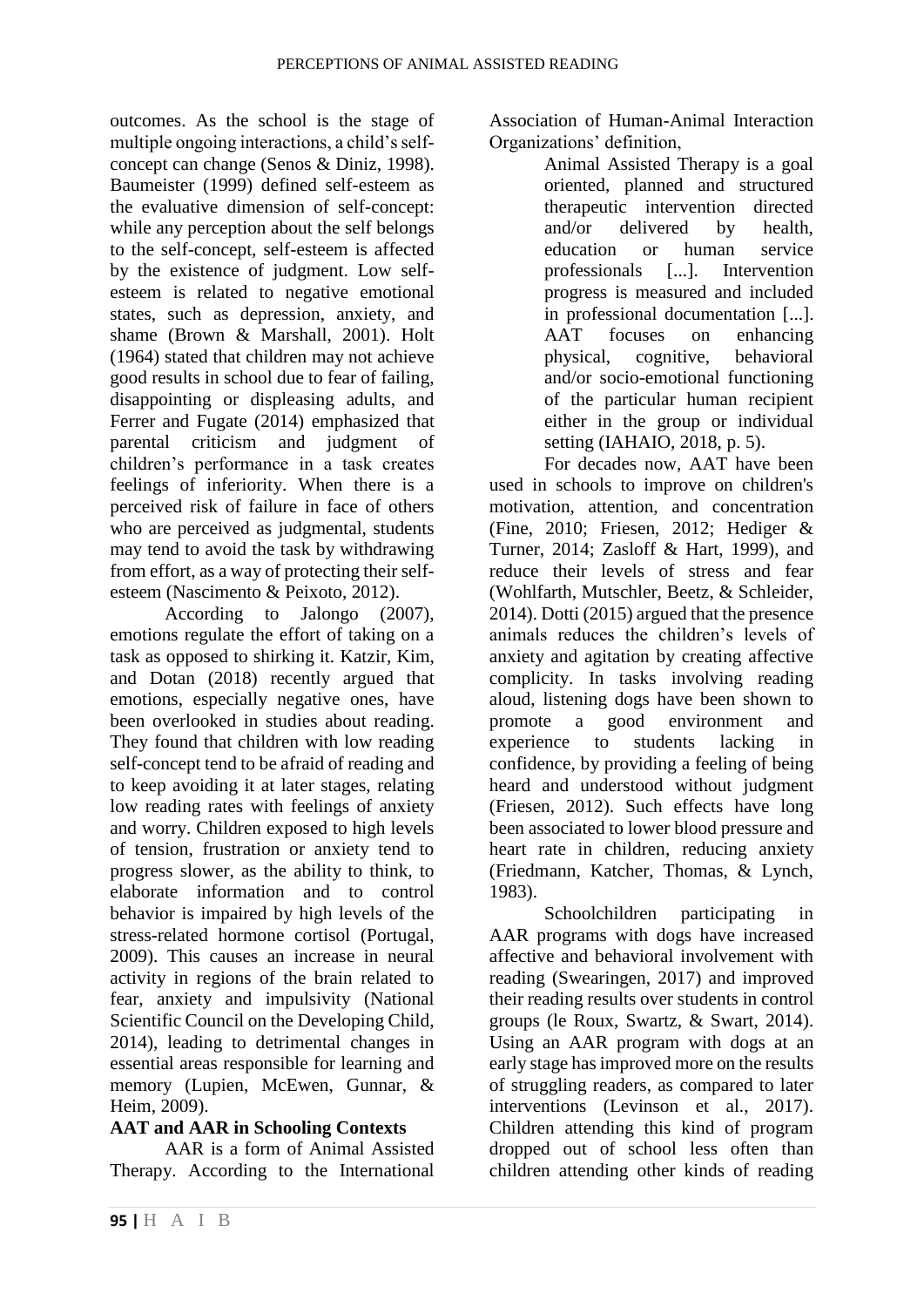programs (Lenihan et al., 2016). Successful examples of dogs-assisted reading programs include the Reading Education Assistance Dogs  $(R.E.A.D.)^{\circledR}$  and the SitStayRead program. Such programs became very popular in schools, even among the children who did not take part themselves (Lane & Zavada, 2013). There is literature advising on how to incorporate a dog in a classroom and suggesting activities to be performed (Anderson, 2007; Lane & Zavada, 2013).

In spite of the literature reporting positive effects in school settings, the question on how the animal matters in this context largely remains unanswered (Marino, 2012). Meta-analyses have found no studies unequivocally documenting the pedagogical value of such activities and indicated that further investigation is required (Hall, Gee, & Mills, 2016; Nimer & Lundahl, 2007). The children's perceptions about the animal in the reading sessions may help in answering this question, and in understanding the processes established in this specific proximal context of the child's microsystem.

## **The Research**

## **Research Context**

This article presents preliminary findings about a trial use of dog-assisted AAR to help young children overcome shortcomings in their prior acquisition of reading skills. The trial was carried out over 28 weeks between October 2016 and June 2017, in a public elementary school located near Lisbon, in a predominantly lower middle-class environment. The school was a choice of convenience, since I am a teacher there myself. The trial followed a quasi-experimental design to compare reading-related behavior in AAR to conventional reading support sessions and the evolution of reading proficiency, among a purposive sample of fifteen children, seven of whom were my students.

All participating children were second-grade students who had turned seven years old during 2016. They had succeeded in first-grade Portuguese language items, albeit underperforming in reading skills as measured by a standard test based on the Program and Curricular Goals of Portuguese Basic Education (Buescu et al., 2015). However, since the school had assigned all students who had the lowest score in the reading test to different reading support classes, their progress would not be comparable to that of the others. Therefore, those lowest-performing students were excluded from the trial sample.

The sample was divided into three groups, each composed of five children, chosen according to their initial reading proficiency scores so that within-group distributions of such scores were identical between the groups. The one group that concerns us here was assigned to AAR support sessions, another to standard teacher-supervised reading support sessions, while the third had no reading support sessions. The overall research design was chosen in order to compare the reading performance evolution of the AAR group with those of the two other groups, and the proximal interaction processes occurring in the AAR sessions with those in the classic teacher-supervised sessions. Students in both groups receiving reading support took one individual twenty-minute session each week throughout the period. Rather than attempting to assess the efficacy of AAR, the primary aim of the broader study is to analyze and understand the proximal processes taking place in AAR, as compared to standard teachersupervised support sessions, which may contribute to such effects as reported in the literature.

The AAR sessions were implemented with the collaboration of R.E.A.D. Portugal® Cães&Livros [Dogs&Books] –, the only authorized entity to develop the R.E.A.D.® program in Portugal. Two teams took part in the AAR sessions, each comprising one specialist acting as dog handler and one therapy dog. Both dog handlers are women and hold post-graduation certificates in Animal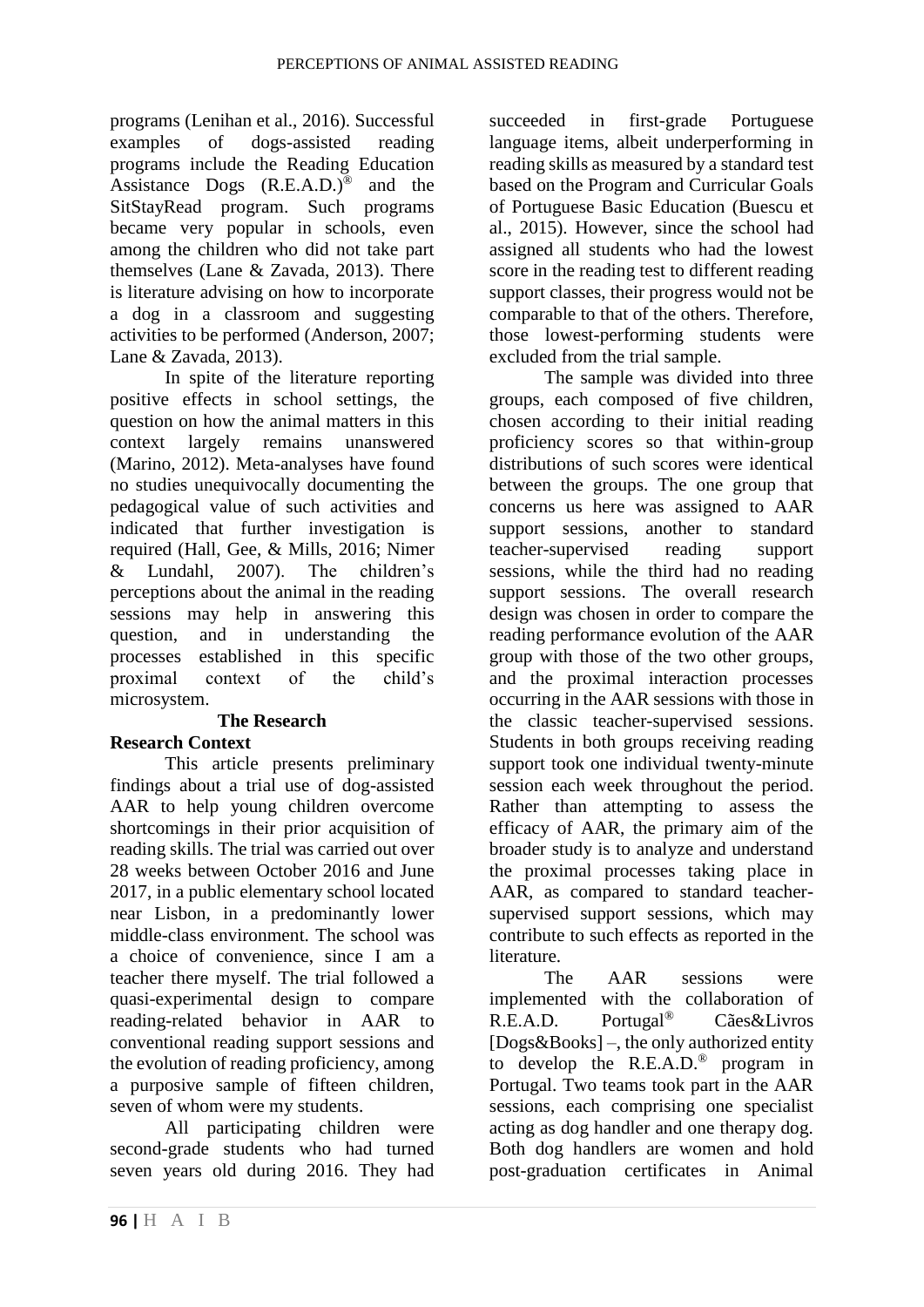Assisted Therapy by ISPA – University Institute of Psychological, Social and Life Sciences, in Lisbon. Bagas, a male Labrador, and Pepper, a female Golden Retriever, were specially trained for this purpose, and both teams have passed a specific international exam for this kind of intervention, including child and animal welfare and related ethical issues. Handlers are trained to detect and deal with signs of stress or discomfort both in their dogs and the children, cutting sessions short if needed. Both dogs were introduced to the sessions setting beforehand. The R.E.A.D. teams always came in and out of the school when the children were in class, in order to prevent stress to the dogs. The doctoral project, including the research design and procedures have been approved by the Scientific Council of the School of Social Sciences and Humanities, the faculty governing board supervising scientific and ethical quality in research.

#### **Aims**

In the light of the conceptual approach underpinning the overall study, it is relevant to understand how the five children participating in AAR and their proximal counterparts in the family and the school microsystems perceived reading to a dog in school, what expectations they formed, and how they assessed the perceived results. As part of that broader study, this article therefore has the specific aim of collecting and analyzing the expectations and perceptions of the dogassisted reading activities and their efficacy, held by the children involved in the AAR sessions, their teachers, and their parents, before and after the trial. Children in the other two groups and their parents were therefore not considered here. Concerning efficacy, it mainly deals with the reported changes in the children's self-concept and their behaviors towards reading to others in proximal contexts, within both the school and the family microsystems.

## **Participants**

The specific study underlying this article included 12 participants in all,

namely, the five children (two boys and three girls) in the group taking AAR sessions, each child's parent formally in charge of their schooling (four of whom were the mothers and one the father), and two of their teachers, both female (I myself being the third). All adults were counterparts to the children's everyday life at school and home. At first an unfamiliar experience, the trial took place regularly in familiar school settings over an eight-month period. We therefore believe our choice of participants to have met Bronfenbrenner's (1976) requirement that proximal processes being studied are a familiar part of the subjects' environment, over a significant amount of time, and involving others with whom they have actual connections.

In the description of results below, the five children will be designated by the letter A followed by the number 1 to 5, in increasing order of their pre-trial reading scores. A1 and A2 are boys and both feared dogs. A3, A4 and A5 are girls, none of whom reported to be afraid of dogs. A2 and A4 are of immigrant descent, the former's mother having migrated from a Portuguesespeaking country and his father, as well as the latter's parents, from East European countries. A3 and A4 lived in single-parent households, all other living with both parents. The parents are designated with PA followed by the number of their respective child; all but PA3 are mothers. The two teachers are designated as T1 (of A5) and T2 (of A1 and A3), I myself being the teacher of A2 and A4.

## **Data collection**

Since I sought to "interpret rather than measure and understand reality as it is experienced by individuals [...]" (Craveiro, 2007, p. 202), I opted for a qualitative descriptive approach using semi-structured guide based interviews (Patton, 2002), followed by categorical content analysis (Bardin, 1994).

have interviewed all 12 participants before the beginning and after the end of the trial, totaling 24 interviews. After having obtained the written consent of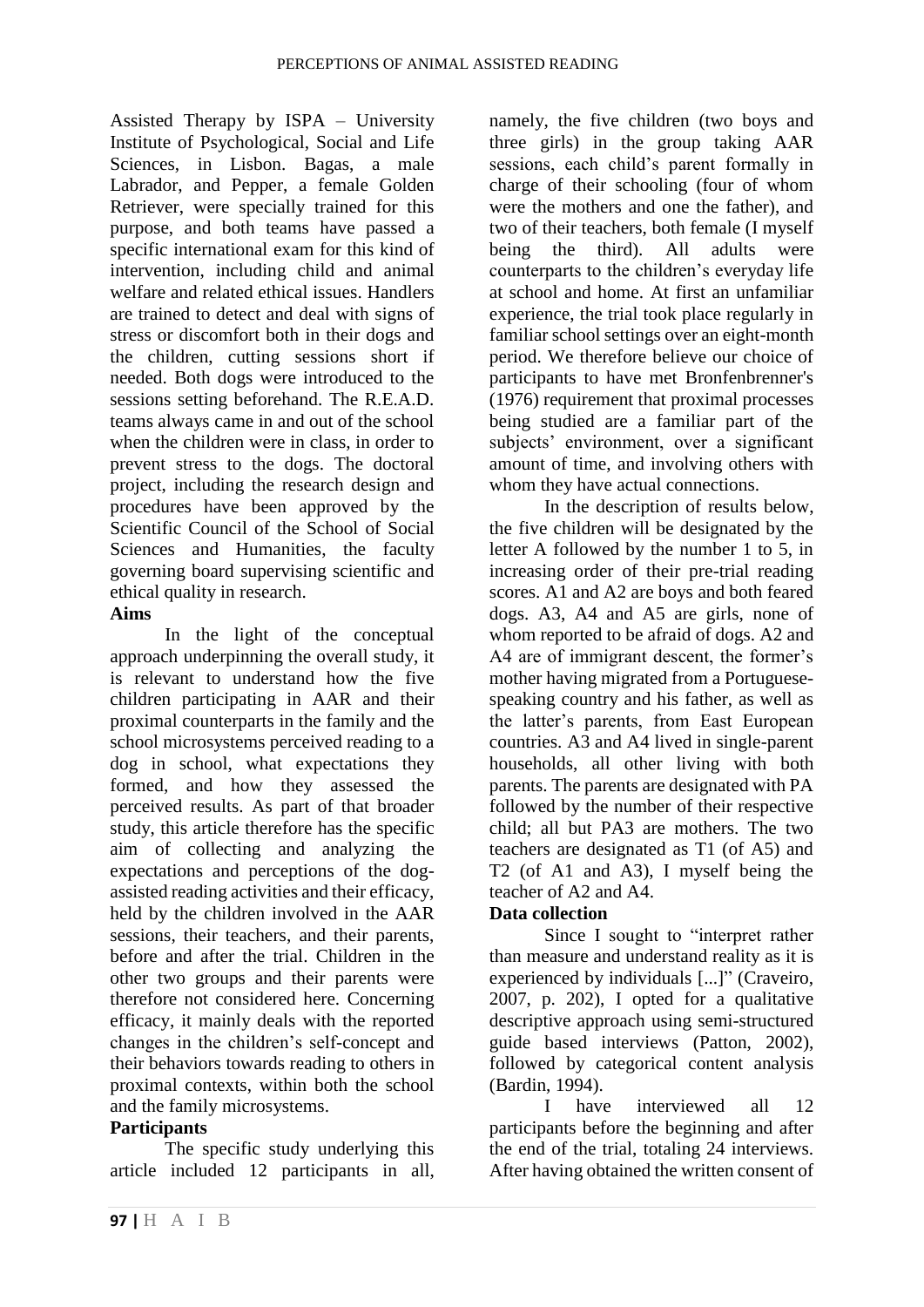the school board, I informed the children and their parents personally in meetings, and the parents in writing as well, about the broader study, its objectives and the steps to achieve them, including the planned interviews. During these meetings, I asked whether any of the children had allergies or fear of dogs. Two parents stated that their children had some fear of dogs, in spite of which they maintained their interest and consent in their children's participation in both the trial and this study, as did the concerned children. Some literature recommends not to engage subjects who fear dogs in dog-assisted activities (Dotti, 2014; Fine, 2010). Given the interest and consent of the parents and the children themselves, I nevertheless decided to include those two children in the group, subject to special care by the dog handlers during the sessions and to removing them from the trial, should the children or the dogs display signs of distress. Informed consent was obtained in writing for the participation of all children at all study stages, and both they and their parents were reassured that they might choose to abandon the study at any time.

Each child was interviewed individually in an empty classroom during recesses, away from noise and potential interruptions. In order to avoid time pressure during the interviews, only one child was interviewed per 30-minute recess. Even though recesses are much-appreciated recreation periods, none of the children either declined to be interviewed or answered hastily. The interviews with the parents were also carried out individually in an empty school classroom. Interviews with the teachers were also conducted at school and during breaks, according to their availability.

All interviews used common steering "guides" (Patton, 2002, p. 343) adapted to the different categories of participants and asking them to express their thoughts, feelings, expectations, and post-trial assessment about reading in school and at home, the presence of dogs in

school activities in general and the AAR sessions in particular. These scripts were not arrays of questions to be asked in a preset form and sequence, but checklists of topics, as described below, to be addressed in the course of the induced conversations, taking as much advantage as possible of conversation cues and keeping the interviews open to unanticipated information.

The pre-trial interview guide for children was focused on what school subjects they liked and disliked, their selfassessment and feelings about reading aloud to others, their reading habits at home and how their parents related to that, whether they owned a pet or had ever owned one, how they felt about the eventual presence of a dog in school activities, and what kind of reading help, if any, they thought a dog might provide them. The topics in the pre-trial interview guide for parents were their assessment of their children's attitudes towards reading and reading difficulties, their strategies, if any, to cope with them at home and the children's reactions to that, and their expectations and concerns about AAR sessions. They were also asked whether they would have been willing to pay for the latter if that were the case, even though they already knew the sessions would be provided free of charge. The pre-trial interview guide for teachers focused on their assessment of the children's reading difficulties, their prior knowledge of AAR, their expectations about the children's adhesion to AAR and whether they believed the planned AAR sessions might benefit their students, as well as themselves.

The after-trial interview guides for all participants aimed to find out their opinions about the AAR results along similar lines to those of the previous interviews, in order to achieve a comparison with the pre-trial stage, as well as their perceptions on whether and how the AAR experience had impacted on the proximal interactions in their respective microsystems, namely the family home and the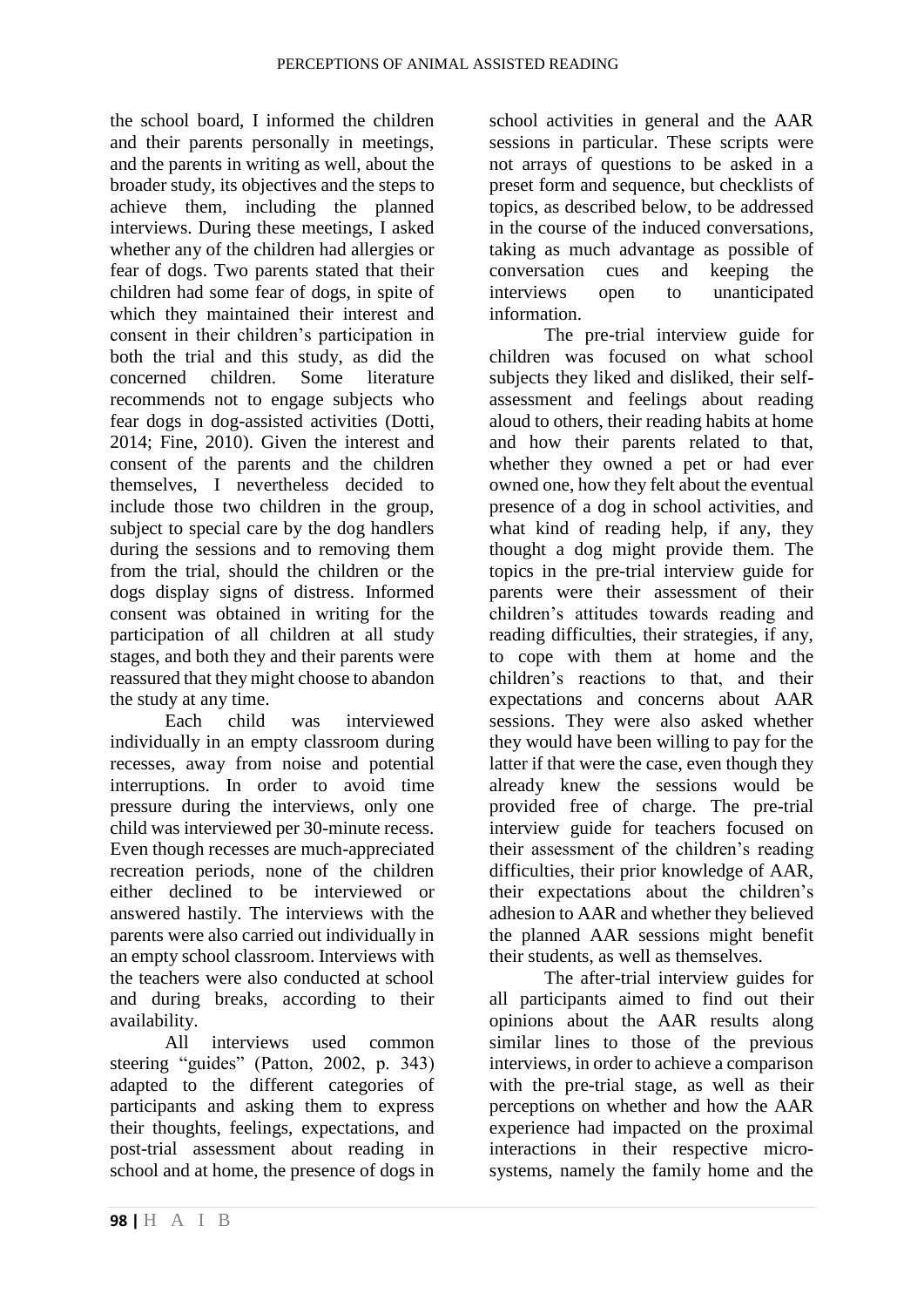classroom. Concerning the children, it also aimed to understand if and how the perceived interaction with the dogs had affected their perceptions about the task of reading aloud to others. The main topics therefore were their recalling and assessment of the reading sessions with the dog, whether and how they perceived that the dog had helped them, their current assessment of, and feelings about the task of reading aloud, and any indirect benefits or harms they might associate with having interacted with the dog. The main interview guide topics for parents focused on the results they had observed in their children's willingness to read aloud and their reading skills, as well as any other indirect benefits or harms, and on their opinion on the possibility of introducing dog-assisted reading in schools. The interview guides for teachers aimed to gather their assessments about the AAR effects on their students during the school year, of the final results in reading skills and willingness to read to class or other indirect benefits or harms, and again of the possibility of introducing AAR in schools.

I did all the interviews myself. This allowed me to steer the conversations along the pre-established relevant topics, while avoiding too much direct questioning and providing leeway and encouragement for the respondents to pursue their own lines of thought and for following up on those as relevant, as recommended by Creswell (2013). Being an elementary teacher, professionally trained and used to interacting daily with children in this agerange and their parents, proved a major asset in the interviewing process. All interviews were audio-recorded, and those with the children used video as well, to which all interviewees and parents have consented.

## **Data processing and analysis**

The audio records were transcribed and I subsequently coded the contents for qualitative analysis using categorical units, starting with a framework of broad categories based upon the themes in the

interview guides, which I refined, completed and re-coded inductively as the analysis proceeded (Bardin, 1994; Patton, 2002). I coded and analyzed the interviews separately for children, parents, and teachers, and later cross-referenced them in order to triangulate their discourses on common themes. Both coding and analysis were performed manually, without the assistance of specific software. As this is research solely carried out by one person, I had no means for hiring and training coders. Therefore, no cross-coding reliability analysis could be performed. The coding process was thoroughly reviewed and discussed with my thesis advisor.

#### **Findings Pre-intervention interviews**

None of the students owned a dog or any other mammalian pet when the trial began, only two reported having fish and/or birds. All children, the two fearful ones included, displayed much enthusiasm when told that they would be reading to a dog. Three of them acknowledged that they needed help in reading (A1; A3; A4). However, when asked to imagine how the dog might help them, all had some difficulty, for instance because "dogs cannot speak" (A2; A3). Nevertheless, they were all pleased that they would receive this kind of support.

Most students said that they avoided reading to others. Only one mentioned enjoying the task of reading aloud, due to the need she felt of exposure to her teacher (A4). All others displayed clear signs of negative self-concept about reading, saying that they were afraid of being embarrassed by their mistakes in front of their schoolmates or their teacher (A1; A3) and in general that reading to others was a stressful situation for them: "I am a little stressed! Both in school and at home ..." (A2). The students' preferences in school subjects leaned away from Portuguese language: only the one who said she enjoyed reading aloud (A4) also said she liked this school subject. The other students chose either mathematics (A1; A2) or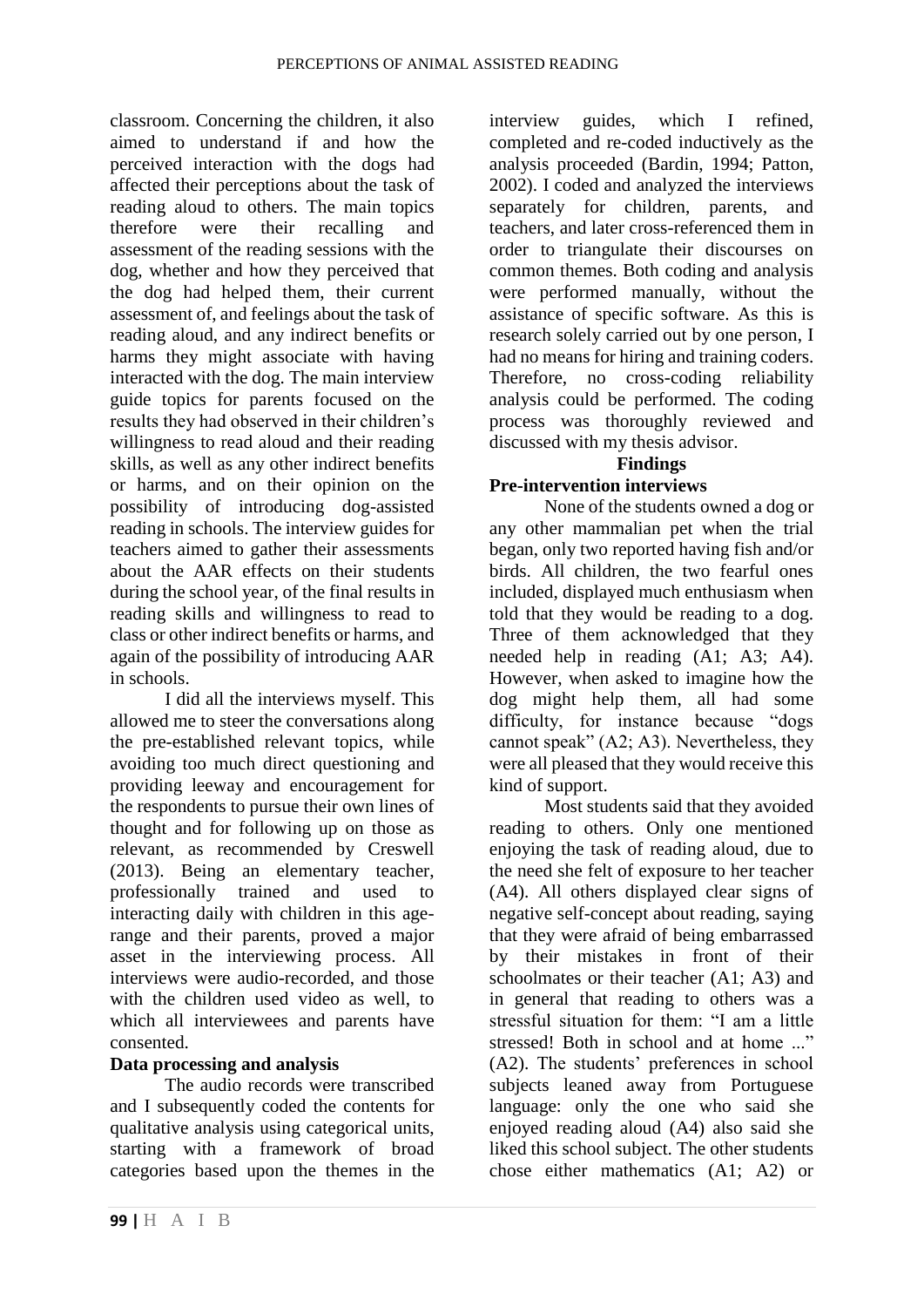sciences (A3; A5). In spite of acknowledging their difficulties to read aloud, their demotivation regarding Portuguese language classes was not mostly related to reading, but rather to writing tasks (A1; A2; A5), and one of the students stated: "I don't find them much fun" (A3).

Their rejection to reading aloud was also reflected at home. Only one stated she read on her own initiative, albeit reportedly not meeting with great interest from the family, who preferred to engage in other kinds of activities (A5). All other students only read at home at their parents' request, and one only when actually he was forced (A2). Almost all students reported that when they did read, they were encouraged by their parents and received positive feedback. Only one student reported his mother telling him not to stress over it (A2).

The two parents who had told us that their children were afraid of dogs (PA1; PA2) stated that they had consented in their participation precisely because they expected it would help the children overcome those fears. Three parents reported being aware that their children did not like, detested, or rejected reading to others (PA1; PA2; PA3). PA1, PA4 and PA5 reported that their children accepted being corrected, while PA3 felt that the child was increasingly retracting from reading in his presence. Only the student's mother whose son said he felt "stressed" mentioned an overtly negative reaction to corrections, as the child refused to keep on reading (PA2).

No parents, even those whose children feared dogs, mentioned any sort of concern about the AAR sessions. The mother of one of the latter (PA1) said that having met the R.E.A.D. specialists who would take part in the trial had made her very confident about it. All parents said that they would have invested financially, had the AAR not been free, although some said that would have depended on price (PA1; PA3: PA5). In spite of them knowing beforehand that the trial would be free, this alleged willingness to consider paying for

it, should they have to, seems to attest to their positive expectations towards AAR. At the beginning of the school year, the parents' expectations were that their children's reading would improve through the enrichment of vocabulary (PA4) and through oral communication. They believed this would lead to an increase in fluency (PA2; PA3; PA5) and motivation to read (PA1; PA2; PA5) and to benefits in other school subjects as well (PA2; PA4). Parents also expected an improvement in confidence (PA1; PA3) and self-esteem (PA1).

Teachers shared identical expectations. All adults involved in the educational process, either parents or teachers, have shown themselves to not be the least apprehensive about the student's participation in these sessions, and their level of acceptance was therefore quite high.

None of the two teachers was familiar with AAR. After having learned about it, one of them expected an increased motivation of the children (T1), anticipating some spillover benefit from her student telling her schoolmates about her experience in the dog-assisted reading sessions. The other emphasized instead her expectation that the students might develop more confidence in reading, which would facilitate the teaching-learning process (T2). They were particularly optimistic about wider effects. The former expected the initiative to demystify the fear of animals, coinciding in this with the parents of the two above-mentioned students who reported fearing dogs. The latter believed it might promote respect for animals and schoolmates alike – not the least, for those who had been embarrassed for their poor reading –, leading to an overall change of attitudes in class (T2). On the whole, it may be said that they saw the AAR sessions as a possible benefit in the school context. Teachers also stated that they were confident about the children's adhesion to this kind of support, due to the novelty effect (T1), and because "[...] they will not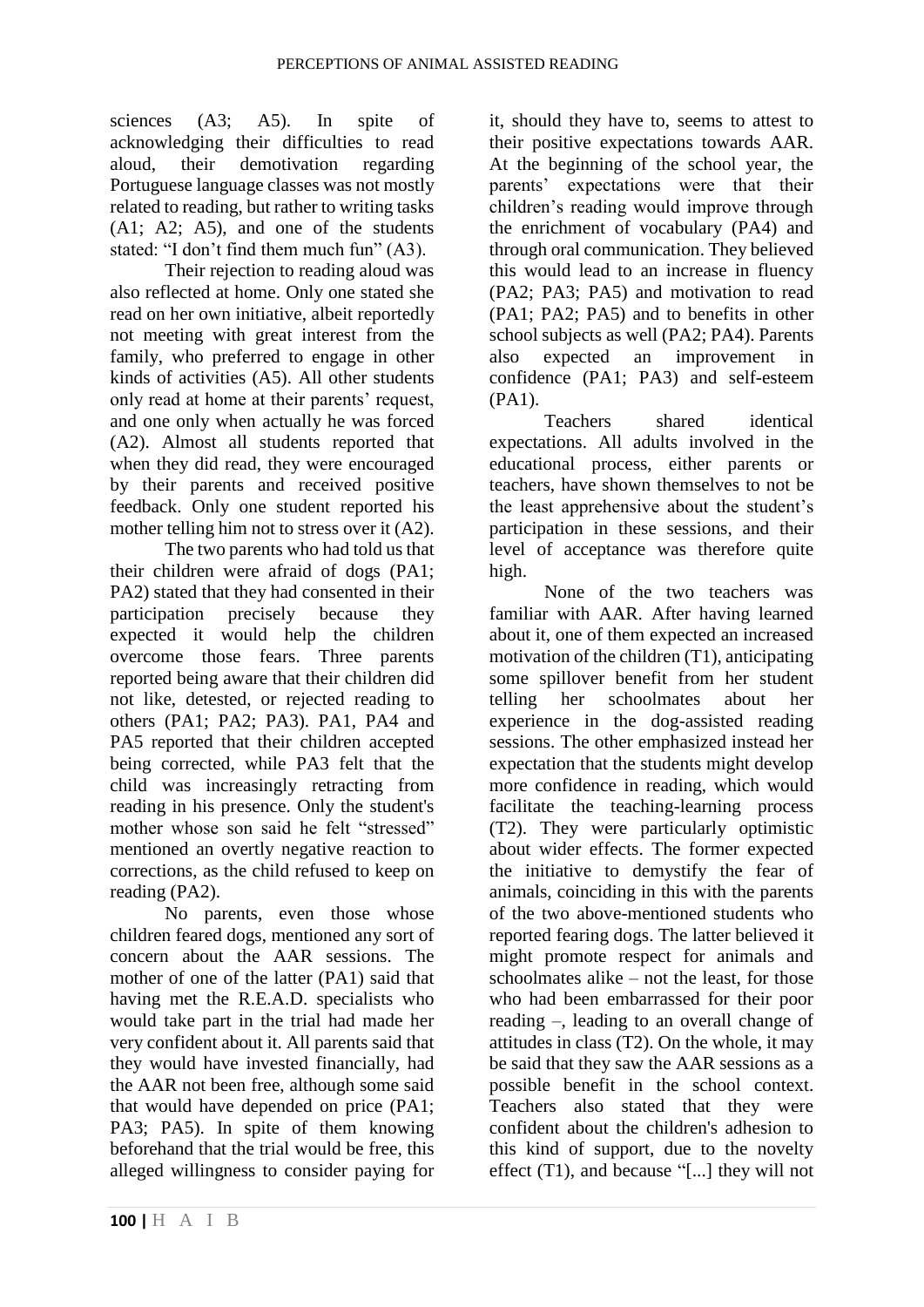feel they are being criticized, [as] their reading time will be respected and they will believe the dog is listening [...] This will give them some amount of responsibility  $[...]$ ". (T2).

In their view, the students leaving the classroom for about 30 minutes would not disturb the normal functioning of the classroom. They also believed there were other students who might benefit from this type of intervention: "I'm sorry this cannot reach every one of them!" (T2). Teacher T1 said that students with special educational needs could be potential beneficiaries of AAR sessions.

### **Post-intervention interviews**

After the trial and the school year were over, the students' perception of the dog-assisted reading sessions was very positive. They described the experience as having been "fun" (A4; A5) and "cool" (A1). One spoke of the dog as someone who had brought along books for them to read and improve themselves (A3), as though it had been leading the trial. Two of them, precisely the ones with more reading difficulties and who initially feared dogs (A1; A2), expressed very positive feelings and gratitude for the help they had received: "I read a lot and I really enjoyed Pepper!" The students perceived the help as that of a sympathetic listener (A5) encouraging them to read (A2), promoting their focus (A2). The dog also provided affection: "It helped me by caring…" (A4). The latter child, who said she had misbehaved during the reading sessions, believed that had made the dog sad (A4). By the end of the study, only one of the five children still claimed not to enjoy reading aloud (A3), saying that she needed to improve her reading further in order not to be made fun of by her schoolmates. This child, however, had gone through distressful changes in her family life during the last month of the trial, which may have contributed to her sense of failure.

No child reported having received deprecating remarks from schoolmates for taking part in the trial. To the contrary, one of them told that another student had asked

her why he could not take part in reading sessions with the dog as well (A5). Only three students reported receiving an opinion about their reading performance at home, in spite of their feeling that they had made progress in school. One reported her parents had not heard her read due to lack of time (A5), and another received no feedback from his parents, whom he did read to (A1). Both these students said the dog had helped because it had listened to them.

Besides claiming to have improved in their reading, all students said they would like to keep on reading to the dog, which reinforces the idea that there are positive affective factors that encouraged them to improve on their reading, such as fun and relaxation during the task and the fact of reading to a listener who did not judge. The dog had a "mission to help children to read better", "Pepper helped me out a lot with my reading, I had laughs, and read a lot of books" (A2). One of them went as far as saying that if she could go on reading to the dog, it might also help her improve in mathematics (A4). Above all, in one way or another, they all said they believed the dog had enjoyed their company and hearing out their stories, which indicates that they had felt personally valued in the experience. After the trial, Portuguese language was no longer the most disliked school subject among the children. Only one of them still said he disliked Portuguese language classes, and that was due to the writing tasks: "We have to keep tiring our hand and writing down to dictation" (A1), while the one who had the second most difficulties in reading actually said he had begun to enjoy Portuguese classes (A2). No student mentioned reading sessions as the ones they either liked or disliked the most among all school activities.

Parents, too, displayed satisfaction with the final results obtained by their children. Even the mothers of those who had started out with the highest reading scores reported having noticed significant differences. All of them remarked on their children spontaneously talking about the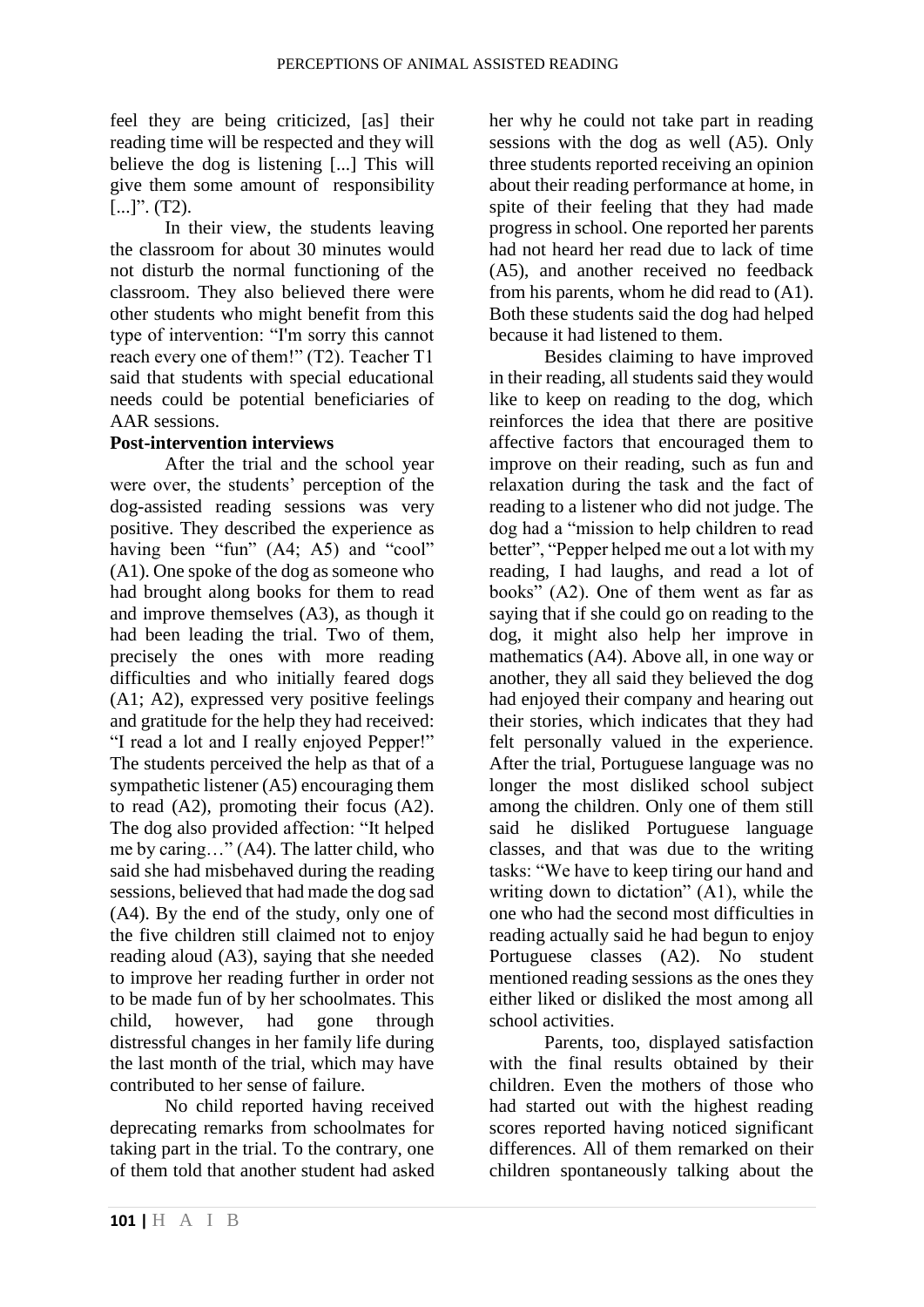books they were reading, indicating their interest in them. One immigrant mother, who initially wished her daughter to increase her Portuguese vocabulary, said the child had become better able to express herself and to be understood by others, and more autonomous in her homework (PA4). Most parents mentioned benefits in reading fluency and understanding (PA1; PA2; PA5). The mother of the student with the least reading score reported her son had consolidated his reading (PA1), while three other parents reported an improvement of their children's attitudes towards reading, two of them mentioning an increased interest in reading aloud (PA4; PA5) and another that his son had begun to enjoy reading (PA2).

All parents also reported broader behavioral changes along those related to reading, such as the child having become more attentive to others (PA4) or more responsible (PA1), two very reserved and shy children becoming less inhibited to interact with others (PA1; PA2), increases in self-confidence (PA2; PA3), and stop fearing dogs (PA1). All mentioned that their children had discussed the reading sessions enthusiastically at home, with the dog as their main focus. In the words of one mother, "Bagas is a major reference for him! [...] it became a friend" (PA1). One mother mentioned that in the beginning, the dog handler did not even seem to have been there, and only at a later stage did the child begin mentioning her (PA5). At no time throughout the school year did parents hear comments that would cause them any concerns about the activity. Most of the parents felt their children had been more motivated during the school year, and reported behaviors indicating an increase in self-esteem. For example, one of the schoolgirls wanted to comb and dress up for the reading session (PA4), and another (the same one who had reported a colleague asking her about attending the sessions) told at home that she had become popular at school because of her relationship with the dog (PA5).

All parents said they believed this kind of support might be very useful in Portuguese schools, in order to promote the students' respect for animals and their focus in reading tasks (PA5), because of the nonjudgmental nature of the dog helping to disinhibit the children (PA1), to boost up children's confidence and make them less fearful of dogs (PA2). One of the interviewees also mentioned other mothers wishing their children might take part in such sessions (PA2).

Both teachers believed that their students in the trial with the dog had increased their oral participation in classes throughout the school year, because they had become more self-confident overall, and eventually with reading aloud in front of the whole class. Teachers confirmed that other students had also asked them about the trial, and that there was "a certain envy" amongst their peers, which contributed to positive self-esteem among the trial group (T2). They also reported the students discussing the sessions with them, although not on their own initiative nor in class. The children engaged in comments about the sessions in an enthusiastic tone during recreation time, and the teachers perceived them as being proud of belonging to this selected group.

Both teachers considered the AAR sessions had been useful for themselves as well, seeing them as an innovative support strategy that had partly alleviated the individualized monitoring and support they have to provide to struggling students. They too believed such sessions would be useful in Portuguese schools, as a way of enhancing self-confidence and motivation among inhibited children who tend to shirk reading tasks (T1), as well as of helping those whose self-esteem is not developing adequately or with unmet affective needs (T2).

#### **Discussion**

## **Contributions**

Previous research using Bronfenbrenner's bio-ecological development theory has pointed out the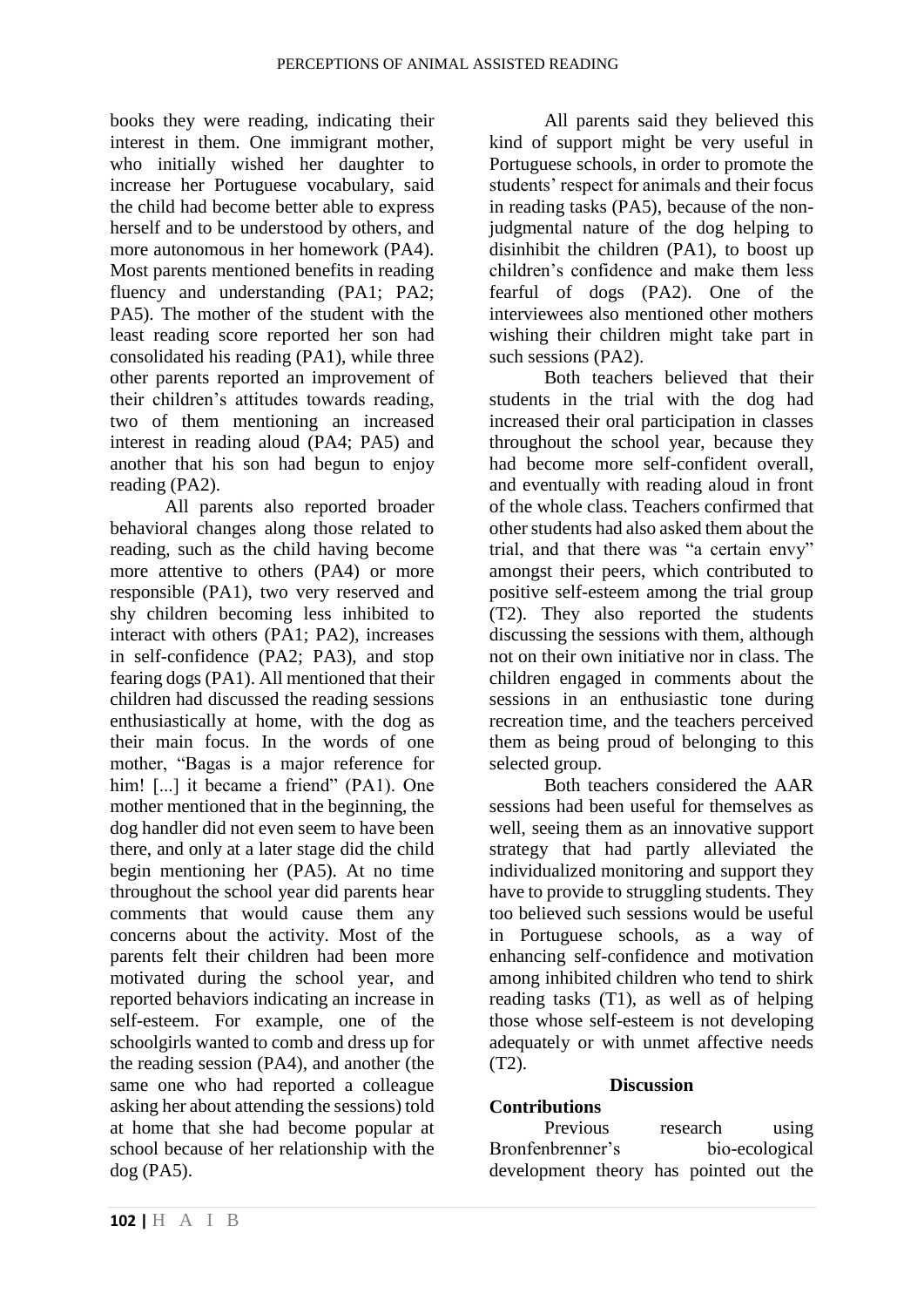importance of interactions in children's microsystems and the reinforcement of proximal processes when children are afforded individualized support in school contexts (Jaeger, 2017). This, however, did not consider AAR. The primary goal of my overall research is to extend this view to look into AAR's significance in proximal processes supporting schoolchildren to overcome difficulties as developing readers. The partial findings in this article have contributed to that by mapping out the expectations of the children and their main adult counterparts in the school and the family microsystems about dog-assisted reading as a support strategy, and their after-trial assessment of its effects. The participants' testimonies stemmed from their different points of view: the students as active participants in the AAR sessions and in both their school and family microsystems, their parents as observers of their evolution over time, in the family microsystem, and two of their teachers as observers of their daily performance and formal evaluators of students' reading progress, in the school microsystem.

Reading aloud to others was stressful for most of the students, both in school to their teachers and peers and at home to their parents, and manifested negative self-concept about reading. Their parents and teachers confirmed the children's negative disposition towards reading. Even though they could not quite imagine how reading to a dog might help them overcome their difficulties, they nonetheless anticipated the activity would be pleasurable. Teachers and parents alike held positive expectations about the AAR sessions, mainly concerning the motivation induced by the presence of the nonjudgmental listener and a resulting increase in reading confidence. Collaterally, some of the participating adults also mentioned a possible improvement of the children's dispositions and respect towards animals, including overcoming the fear of dogs. Overall, according to the participants'

perceptions, their high expectations of AAR results were amply met.

The interviews have shown that, while all were unacquainted with AAR to begin with, the children's, their parents' and teachers' expectations and their later assessments largely coincided with reported results in the literature concerning AAR positive effects on reading, anxiety and stress. After the trial, all students recalled it as a positive experience. They said they had had fun and had enjoyed the dogs' company, and that they had felt helped by the dogs' listening to them, in line with previous findings in the literature (Dotti, 2015; Friesen, 2012). Teachers and parents corroborated this.

These findings add to the research on AAR primarily by stressing the subjects' own perspectives and perceptions of the processes and by triangulating them across the two core microsystems in young children's development, school and family, rather than assessing objective outcomes within the school microsystem alone. The post-intervention interviews strongly suggest that the regular proximal reading interactions AAR activities involving the dogs, as assessed by the children, were an innovation to the school microsystem that had a positive impact on their reading selfconcept. Some of the children's selfconcept reportedly improved because of their peers taking interest in their experience with the dogs and envying them for it. All students but one had improved their reading in class.

Moreover, the findings add to the case for explicitly incorporating humananimal interaction in the bioecological model literature, at the micro- and mesosystemic levels. Melson (2001) suggested that the lowering of anxiety levels in humans associated with interaction with animals may be due to their affiliation with perceived positive influences of the animal. Accordingly, the children we interviewed felt happy for attending the sessions with the dog. The dogs had aided them with their reading tasks by listening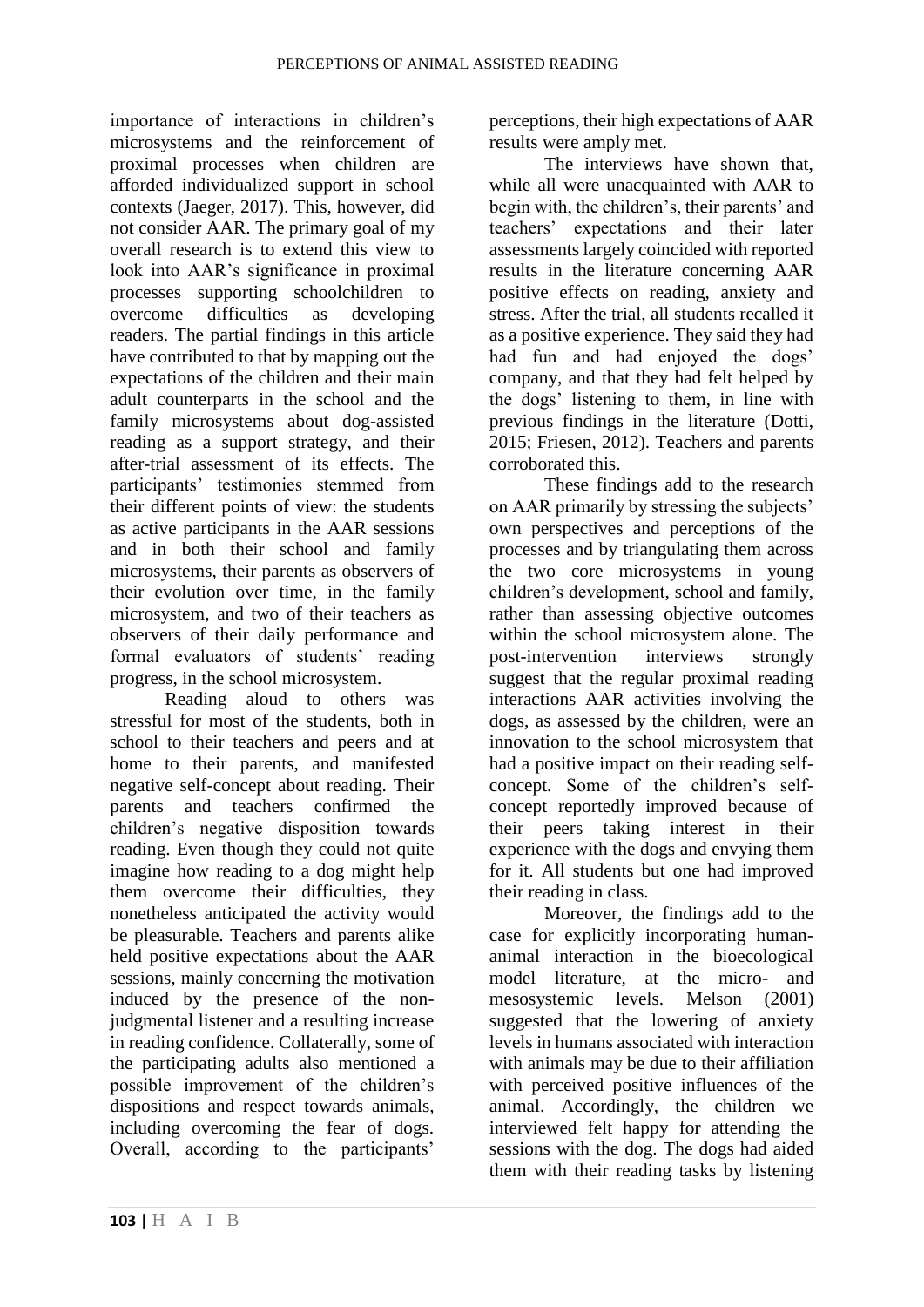without judging. They looked upon the animal as a friend who had helped, encouraged and motivated them to read, as mentioned by Wohlfarth et al. (2014). The dog's presence made the reading sessions fun, in contrast to the teaching strategies that conventional support classes tend to reproduce (Holt, 1964), thus providing a positive environment for reading (Jalongo & Hirsh, 2010) and acting as a learning facilitator (Hall & Goetz, 2013).

According to all kinds of participants, these proximal effects spilled over to other proximal contexts involving the children in the school microsystem, namely classroom reading interactions. The eventual judgment of their efforts by teachers, parents, and peers is widely seen as causing anxiety and stress in underperforming children (Ferrer & Fugate, 2014; Holt, 1964), and such negative emotions fed back into shirking tasks and underperforming in them, namely those of reading aloud to others (Jalongo, 2007; Katzir et al., 2018). In the pre-intervention interviews, almost all the children demonstrated low school self-esteem concerning Portuguese language and reading, and they tended to avoid reading tasks both in school and at home. This is likely to be related to their overall preference for mathematics and science as school subjects, as opposed to Portuguese language. Post-intervention interviews with students and teachers reported improvement in all those respects.

Interactions with teachers and peers were another proximal context in the school microsystem that seems to have been positively impacted. In keeping with Parish-Plass (2008), the children's association with the dogs apparently added to their confidence towards others. Some interviews indicated that the children's school self-esteem was enhanced by their peers' taking interest in their experience with the dog, which made them feel privileged in the school context. Hypothetically, this sort of reward may have counterbalanced possible feelings of failure and stigmatization associated with conventional support sessions.

According to the children and parents, those effects also spilled over to the children's family microsystem. Before the intervention, reading aloud at home was perceived as negative by both children and their parents, and the proximal processes created around it were felt as stressful to some of the former. This caused them to refuse reading and brought about further parental pressure. In the post-intervention interviews, the children displayed more positive attitudes towards reading at home, and less negative ones towards exposing themselves by reading aloud. Almost all students said they enjoyed reading without fear of exposure, indicating that they had overcome fear of judgment and had improved their self-esteem in this respect. Children who had had negative or no feedback at home, or who reported their parents scarcely listened to them read, were very appreciative of the dogs for having listened to them. Some parents' testimonies explicitly linked this to reading to the dog and the overall positive experience with the animal having become a pleasurable conversation topic at home. They reported on their children's involvement with the AAR sessions spilling over to the home environment, as they recalled their reading to the dog and became more prone for reading at home as well. This mesosystemic effect across the two microsystems, suggested by the bioecological approach, has not to my knowledge been previously addressed in the AAR literature in school contexts.

In what concerns human-animal interaction, we found that children who initially were afraid of dogs and had participated in AAR sessions, subject to special caution as described, not only were able to benefit from them in reading, but the experience reportedly abated their fear of dogs as well. This comes under Kahn's (1997) concept of "biophilia development", from a previously existing attitude regarding the non-human animal as a threat.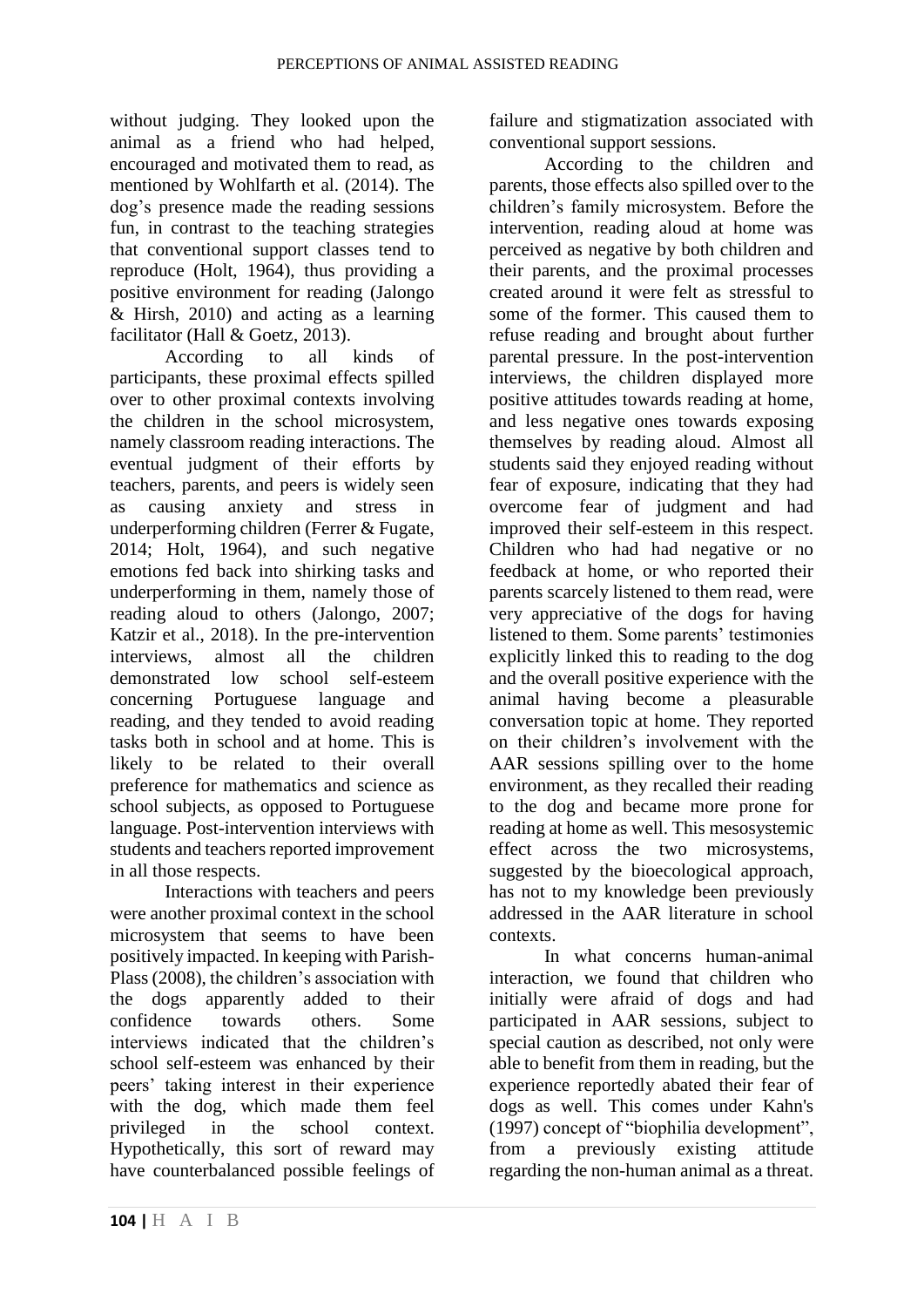Since these children were assigned to different teams, this result cannot be attributed to any specific dog or handler. While the handlers are both women with similar training, they obviously are different persons. The two dogs were different in breed, sex, age and color. Throughout the sessions, Pepper, the young female Golden Retriever consistently displayed more active behavior than the aging and quieter Bagas, the male Labrador. Such differences notwithstanding, the reading sessions obtained similar perceived results concerning the children's relationship with the dogs. This points to the interaction with an adequately trained and handled dog in AAR, irrespective of variation in aspect and behavior, being able to overcome the children's initial fear trough the emotional connection they established with the animal (Melson, 2001).

Another relevant point is the participants' acknowledgement of AAR sessions as a support that could be formally introduced into the educational system. Students, parents and teachers were unanimous in assessing the usefulness of the support, mentioning several effects that are compatible with previous research, namely: vocabulary improvement (Zasloff & Hart, 1999), reading improvement (le Roux et al., 2014; Wohlfarth et al., 2014), positive affective involvement with the reading task (Swearingen, 2017), increased motivation (Friesen, 2012), and concentration (Hediger & Turner, 2014). The introduction of AAR in Portuguese elementary schools to promote school success would be highly appreciated by both parents and teachers whose students participated in this study. According to the teachers, this method would be an additional resource to be considered for coping with students who struggle with reading to others. Early intervention addressing these children's difficulties and the promotion of reading in a relaxed environment may, according to them, prevent more students from becoming part of the statistics of school failure.

#### **105 |** H A I B

#### **Limitations**

As stated, I am a teacher at the school where the study took place, and some of the participants are my students. Since I was obviously informed and took a professional interest in AAR, there is a risk of bias. Keeping this in mind, only the perceptions, expectations and assessments expressed by the other two teachers were considered, and I took care not to discuss or anticipate my own expectations before or during the interviews, either with the schoolchildren, their parents, or my colleagues. That being said, as in all such studies, the simple fact of presenting the trial and its purposes in order to get consent inevitably contributed to form all the participants' expectations about the sessions, and I cannot entirely rule out the possibility of involuntary contagion of expectations in everyday interactions with participants, especially with my colleagues and students.

The results presented here were drawn out of a single study on a small purposive sample of students. Even for a qualitative study, the number of children, parents and teachers interviewed was admittedly small. This makes generalization impossible. Moreover, for the reason explained, we could not include a number of students who had ranked the lowest in reading scores. This undermined sample diversity in one key aspect. Representativeness, however, was never a goal, and I believe these descriptive findings are compatible with the existing literature, and that they do suggest valuable ideas to be put to the test in wider and more diverse settings.

#### **Conclusion**

The aim of this article was to present an analysis of the pre-intervention expectations and the post-intervention opinions of students, parents and teachers involved in an AAR trial to overcome difficulties in reading, located in one elementary school in the Lisbon area. Interviews with the participating schoolchildren, their parents and teachers,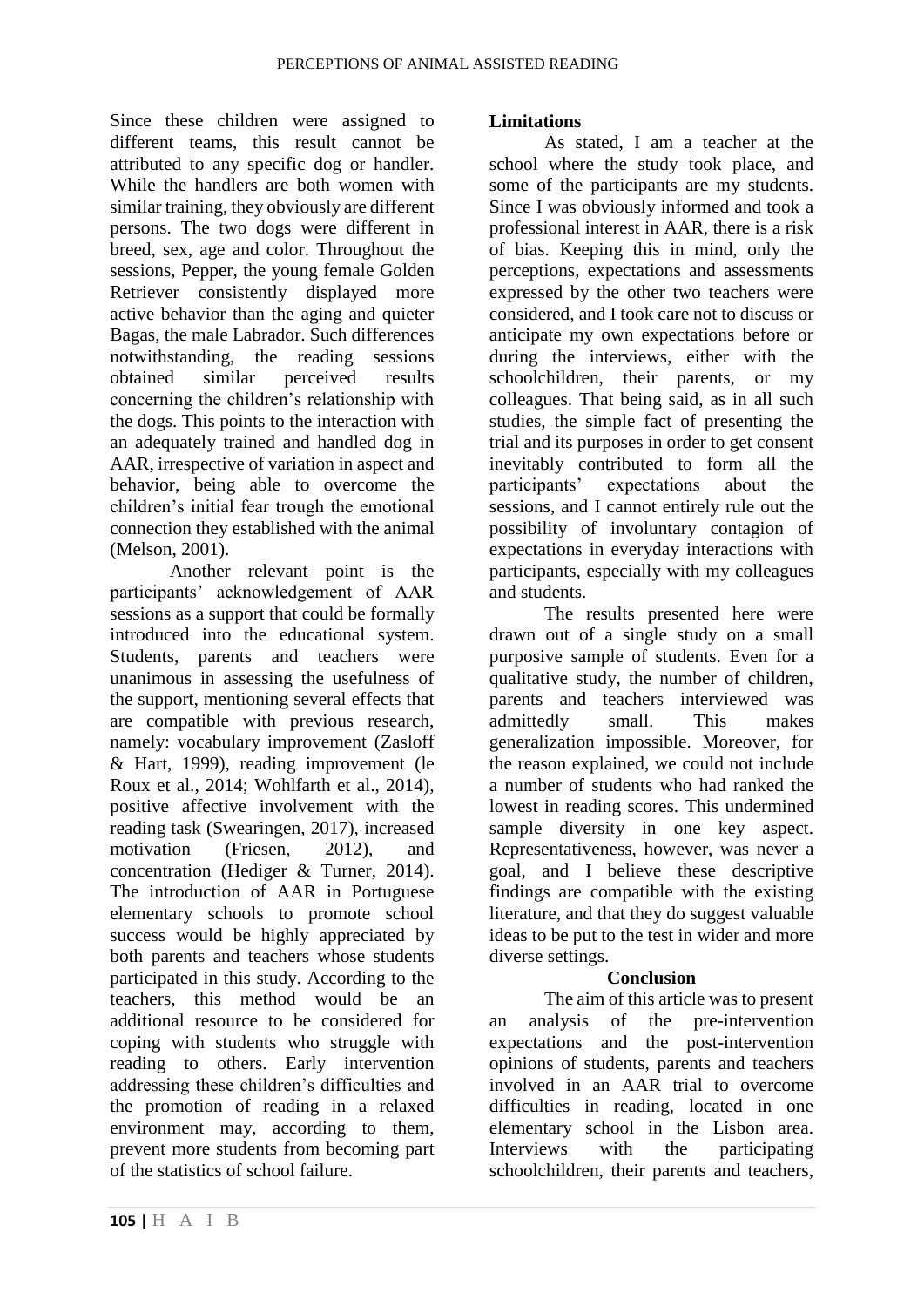before the and after the trial, show that these children's initial school self-concept and self-esteem were poor, particularly regarding reading and the Portuguese language subject in general, and that they tended to avoid the task of reading aloud to peers and adults. Introducing a "listening dog" in the proximal interaction of reading sessions throughout the school year made up a new element in the school microsystem, which reportedly spilled over into the family microsystem. At the end of the intervention, almost all the students appreciated reading without fear of exposure. The initial expectations of students, parents, and teachers about AAR sessions were very high, and at the end all admitted to their expectations having been met, and recognized benefits besides reading improvement as well.

According to the interviews, this set of students seems to have experienced a

### **References**

- Anderson, K. L. (2007). Who let the dog in? How to incorporate a dog into a selfcontained classroom. *TEACHING Exceptional Children Plus, 4*(1), 1– 17. Retrieved from https://files.eric.ed.gov/fulltext/EJ9 67469.pdf
- Bardin, L. (1994). *Análise de conteúdo*. Lisbon: Edições 70.
- Baumeister, R. F. (1999). Self-concept, self-esteem, and identity. In V. J. Derlega, B. A. Winstead, & W. H. Jones (Eds.), *Personality: Contemporary theory and research* (2nd ed., pp. 339–375). Chicago, IL: Nelson-Hall Publishers.
- Beetz, A., Uvnäs-Moberg, K., Julius, H., & Kotrschal, K. (2012). Psychosocial and psychophysiological effects of human-animal interactions: The possible role of oxytocin. *Frontiers in Psychology, 3*, 1–15. https://doi.org/10.3389/fpsyg.2012. 00234

positive change in their attitudes towards reading aloud to colleagues and adults. Some positive factors mentioned in the literature seem to have facilitated this, such as an increase in self-confidence, selfesteem and concentration and a reduction in anxiety and stress. Children and adults alike attributed this to a favorable environment provided by the AAR sessions, where the children felt their reading was listened to and appreciated by the dogs. Perceived collateral benefits were the increase in selfesteem provided by their peers taking interest in, and expressing envy for their experience with the dogs, and subsiding the fear of dogs in those children who had it. In view of the perceived benefits that were mentioned by the participants, they looked very favorably upon the implementation of this kind of AAT programs in Portuguese schools.

- Bronfenbrenner, U. (1976). The experimental ecology of education. *Educational Researcher, 5*(9), 5–15.
- Bronfenbrenner, U. (1994). Ecological models of human development. *International Encyclopedia of Education* (2nd Ed., Vol. 3, 1643– 1647). Oxford: Elsevier.
- Brown, J., & Marshall, M. (2001). Selfesteem and emotion: Some thoughts about feelings. *Personality and Social Psychology Bulletin, 27*, 575–584.
- Buescu, H. C., Morais, J., Rocha, M. R., & Magalhães, V. F. (2015). *Programa e metas curriculares de Português do Ensino Básico*. Lisbon: Ministério da Educação e da Ciência. Retrieved from http://www.dge.mec.pt/sites/default /files/Basico/Metas/Portugues/pmc peb\_julho\_2015.pdf
- CNE. (2015). *Retenção escolar nos Ensino Básico e Secundário: Recomendação*. Lisbon: Conselho Nacional de Educação. Retrieved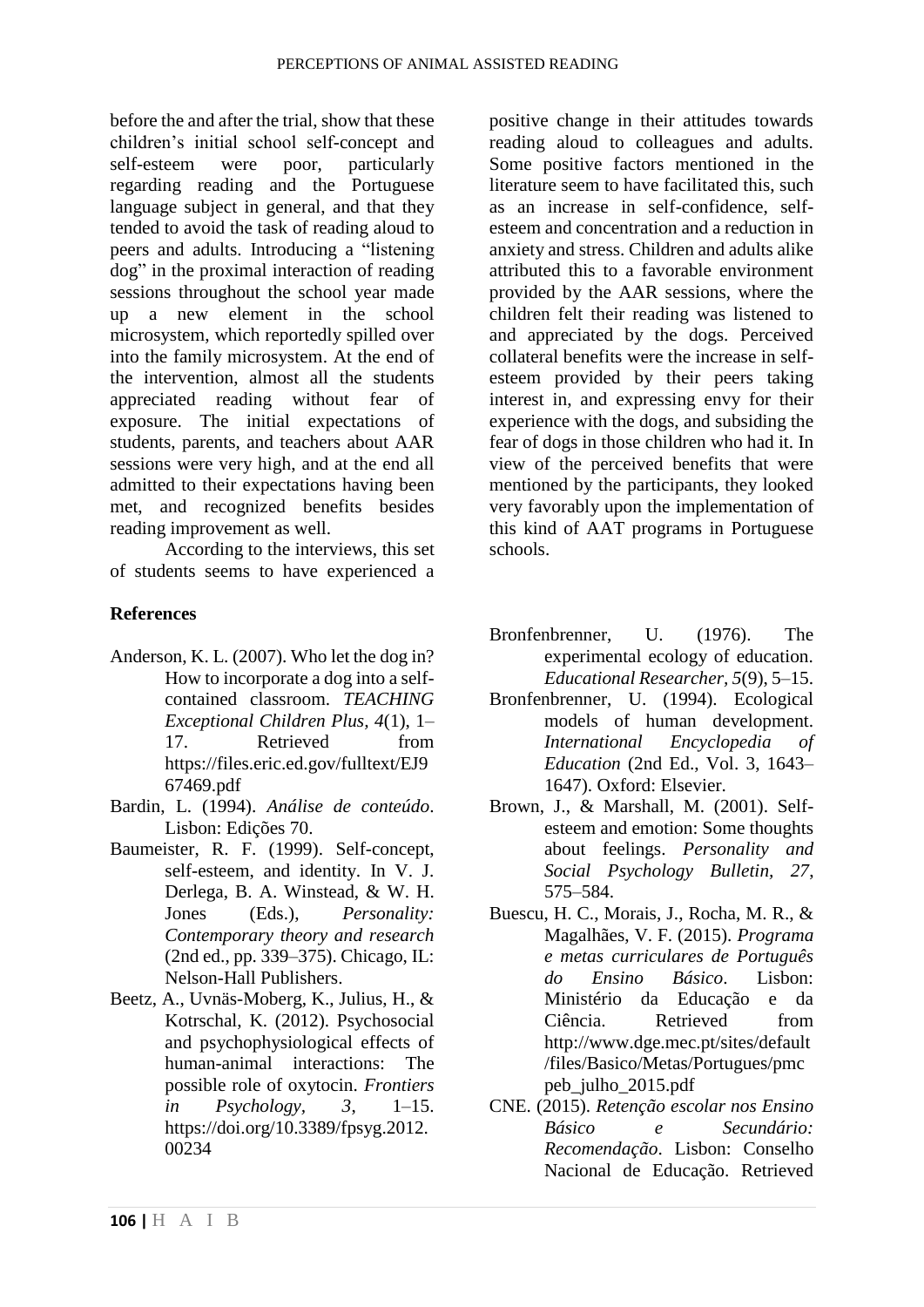from

http://www.cnedu.pt/content/noticia s/CNE/Recomendacao Retencao F inal.pdf

- Craveiro, M. C. D. F. G. (2007). *Formação em contexto: Um estudo de caso no âmbito da pedagogia da infância* (Doctoral dissertation). Universidade do Minho. Retrieved from RepositoriUM. (http://hdl.handle.net/1822/7085)
- Creswell, J. W. (2013). *Research Design: Qualitative, Quantitative, and Mixed Methods Approaches*. Thousand Oaks, CA: SAGE.
- Dotti, J. (2014). *Terapia e animais*. São Paulo: Livrus.
- Ferrer, M., & Fugate, A. (2014). *Helping your school-age child develop a healthy self-concept* (2nd. ed. reviwed by Heidi Liss Radunovich). University of Florida Family Youth and Community Sciences Department, UF/IFAS Extension Series FCS2205. Retrieved from https://www.wildcatdistrict.kstate.edu/food-family/childdevelopment/documents/SelfConce pt.pdf. (original work published 2003).
- Fine, A. H. (2010). *Handbook on animalassisted therapy: Theoretical foundations and guidelines for practice* (3rd ed.). San Diego, CA: Academic Press.
- Fonseca, V. (2007). Dificuldades de aprendizagem: Na busca de alguns axiomas. *Revista Psicopedagogia, 24*(74), 135–148. Retrieved from http://pepsic.bvsalud.org/scielo.php ?script=sci\_arttext&pid=S0103- 84862007000200005
- Friedmann, E., Katcher, A. H., Thomas, S. A., & Lynch, J. J. (1983). Social interaction and blood pressure: Influence of animal companions. *Journal of Nervous and Mental Diseases, 171*(8), 461–5. https://doi.org/10.1097/00005053- 198308000-00002
- Friesen, L. A. (2012). *Grade 2 children experience a classroom-based animal-assisted literacy mentoring program: An interpretive case study* (Doctoral dissertation). University of Alberta. https://doi.org/10.7939/R3D090
- Hall, N. C., & Goetz, T. (2013). *Emotion, motivation, and self-regulation: A handbook for teachers*. Bingley: Emerald Group Publishing.
- Hall, S. S., Gee, N. R., & Mills, D. S. (2016). Children reading to dogs: A systematic review of the literature. *PLoS ONE, 11*(2), 1–22. https://doi.org/10.1371/journal.pon e.0149759
- Hediger, K., & Turner, D. C. (2014). Can dogs increase children's attention and concentration performance? A randomised controlled trial. *Human-Animal Interaction Bullettin, 2*(2), 21–39. Retrieved from https://www.researchgate.net/profil e/Karin\_Hediger/publication/28619 0655 Can Dogs increase children 's\_attention\_and\_concentration\_per formance\_A\_randomised\_controlle d\_trial/links/5666b69108ae418a786 f510f.pdf
- Holt, J. (1964). *How children fail*. New York: Pitman.
- IAHAIO (2018). *IAHAIO White Paper 2014, updated for 2018: The IAHAIO definitions of animal assisted intervention and guidelines for wellness of animals involved in AAI*. Seattle, WA: International Association of Human-Animal Interaction Organizations. Retrieved from http://iahaio.org/wp/wpcontent/uploads/2019/01/iahaio\_wp \_updated-2018-19-final.pdf
- Irwin, L., Siddiqi, D., Hertzman, C. (2007). *Early child development: A powerful equalizer: Final report for the World Health Organization's Commission on the Social Determinants of Health*. Vancouver: Human Early Learning Partnership.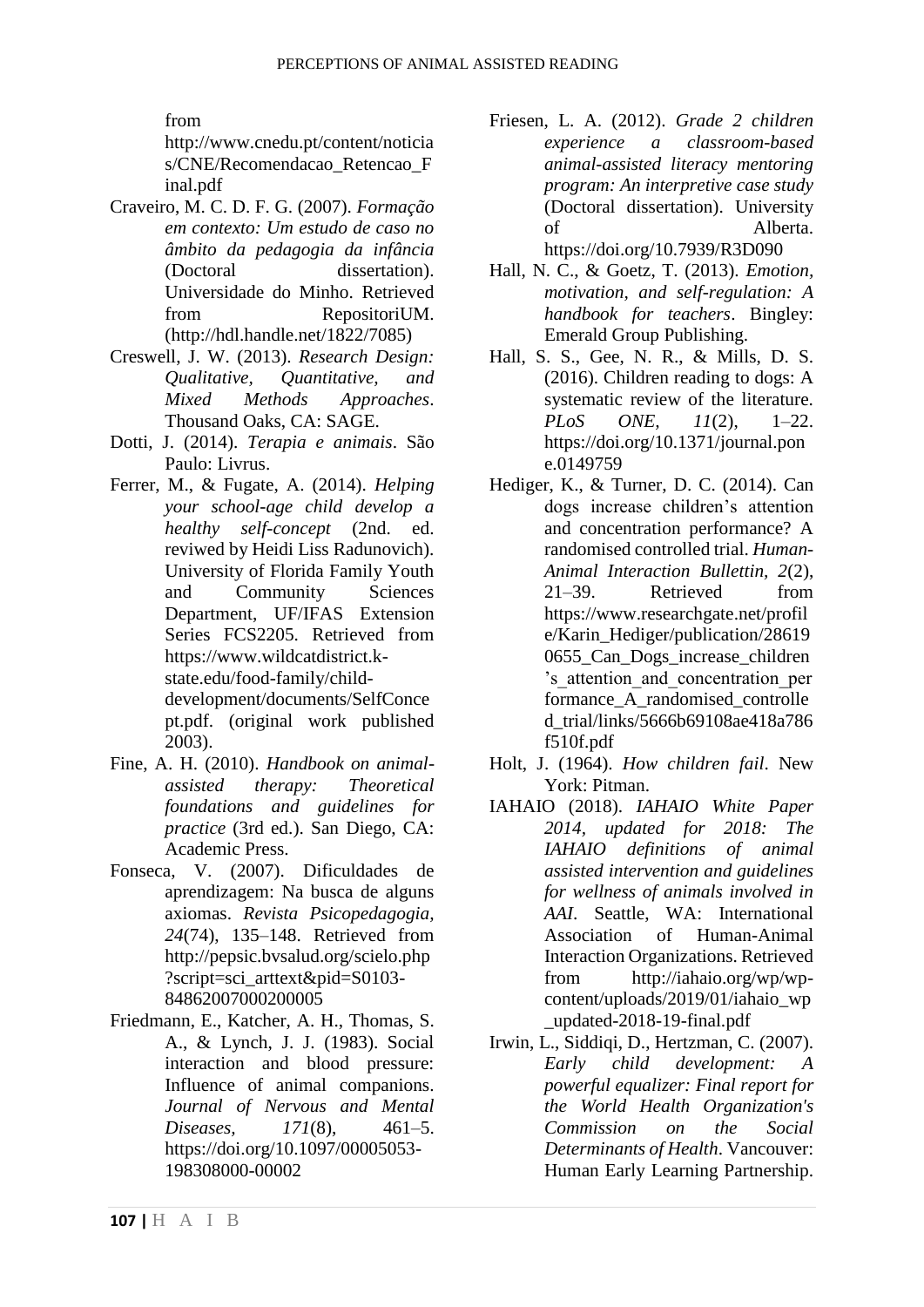Retrieved from http://factsforlife.org/pdf/a91213.pd f

- Jaeger, E. L. (2017). Negotiating complexity : A bioecological systems perspective on literacy development. *Human Development, 59*(4), 163–187. https://doi.org/10.1159/000448743
- Jalongo, M. R. (2007). Beyond benchmarks and scores: Reasserting the role of motivation and interest in children's academic achievement: An ACEI Position Paper. *Childhood Education, 83*(6), 395–407. https://doi.org/10.1080/00094056.2 007.10522958
- Jalongo, M. R. (2015). An attachment perspective on the child–dog bond: Interdisciplinary and international research findings. *Early Childhood Education Journal, 43*(5), 395–405. https://doi.org/10.1007/s10643- 015-0687-4
- Jalongo, M. R., & Hirsh, R. A. (2010). Understanding reading anxiety: New insights from neuroscience. *Early Childhood Education Journal, 37*(6), 431–435. https://doi.org/10.1007/s10643- 010-0381-5
- Kahn, P. H. (1997). Developmental psychology and the biophilia hypothesis: Children's affiliation with nature. *Developmental Review, 17*(1), 1–61. https://doi.org/10.1006/drev.1996.0 430
- Katzir, T., Kim, Y.-S. G., & Dotan, S. (2018). Reading self-concept and reading anxiety in second grade children: The roles of word reading, emergent literacy skills, working memory and gender. *Frontiers in Psychology, 9*, 1–13. https://doi.org/10.3389/fpsyg.2018. 01180
- Kellert, S., & Wilson, E. O. (Eds.). (1995). *The biophilia hypothesis*. Washington, DC: Island Press.
- Lane, H. B., & Zavada, S. D. W. (2013). When reading gets ruff: Canineassisted reading programs. *Reading Teacher, 67*(2), 87–95. https://doi.org/10.1002/TRTR.1204
- le Roux, M. C., Swartz, L., & Swart, E. (2014). The effect of an animalassisted reading program on the reading rate, accuracy and comprehension of grade 3 students: A randomized control study. *Child and Youth Care Forum, 43*(6), 655– 673. https://doi.org/10.1007/s10566- 014-9262-1
- Lee, P. C. (2012). The human child's nature orientation. *Child Development Perspectives, 6*, 193-198. https://doi.org/10.1111/j.1750- 8606.2012.00232.x
- Lenihan, D., Mccobb, E., Diurba, A., Linder, D., & Freeman, L. (2016). Measuring the effects of reading assistance dogs on reading ability and attitudes in elementary schoolchildren. *Journal of Research in Childhood Education, 30*(2), 252–259. https://doi.org/10.1080/02568543.2

016.1143896

- Levinson, E. M., Barker, W. F., Van Zandt, P., Vogt, M., & Jalongo, M. R. (2017). Effects of reading with adult tutor/therapy dog teams on elementary students' reading achievement and attitudes. *Society & Animals, 25*, 38–56. https://doi.org/10.1163/15685306- 12341427
- Lloyd, J., & Sorin, R. (2014). "I liked that you can pat the dog and interact with it and read to it": Engaging the imagination: the effect of the Classroom Canines<sup> $(TM)$ </sup> program on reading and social/emotional skills of selected primary school students. In *Conference Proceedings IERG 2014: 9th International Conference on Imagination and Education.* Vancouver: Centre for Imagination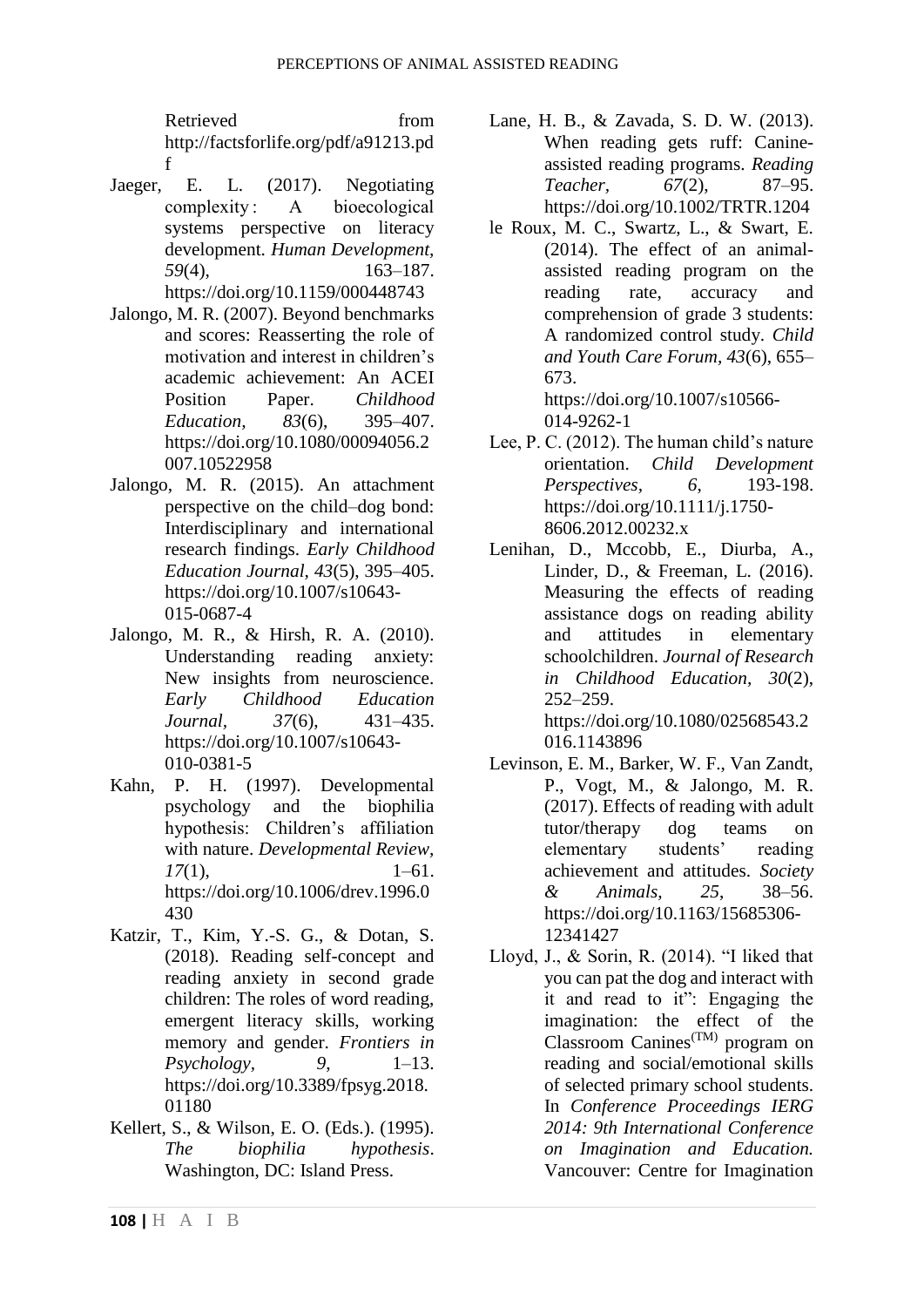in Research, Culture and Education. Retrieved from http://ierg.ca/wpcontent/uploads/2014/04/Lloyd-Sorin-ierg-2014-paper-GJ-Nov-4.docx

- Lupien, S. J., McEwen, B. S., Gunnar, M. R., & Heim, C. (2009). Effects of stress throughout the lifespan on the brain, behaviour and cognition. *Nature Reviews Neuroscience, 10*(6), 434–445. https://doi.org/10.1038/nrn2639
- Marino, L. (2012). Construct validity of animal assisted therapy and activities: How important is the animal in AAT? *Anthrozoos: A Multidisciplinary Journal of The Interactions of People & Animals, 25*(3), 139–151. https://doi.org/10.2752/175303712 X13353430377219
- Melson, G. F. (2001). *Why the wild things are: Animals in the lives of children*. Cambridge MA: Harvard University Press.
- Melson, G. F. (2003). Child development and the human-companion animal bond. *American Behavioral Scientist, 47*(1), 31–39. https://doi.org/10.1177/0002764203 255210
- Myers, G. (2007). *The significance of children and animals: Social development and our connections to other species* (2nd ed.). West Lafayette, IN: Purdue University Press.
- Nascimento, S., & Peixoto, F. (2012). Relações entre o estatuto escolar e o autoconceito, auto-estima e orientações motivacionais em alunos do 9º ano de escolaridade. *Análise Psicológica, 30*(4), 421– 434. Retrieved from http://www.scielo.mec.pt/scielo.php ?script=sci\_arttext&pid=S0870- 82312012000300005
- National Scientific Council on the Developing Child. (2014). *Excessive stress disrupts the*

*architecture of the developing brain*. Harvard University Center on the Developing Child, Working Paper no. 3 (updated edition). Retrieved from

https://developingchild.harvard.edu /resources/wp3/

- Nimer, J., & Lundahl, B. (2007). Animalassisted therapy: A meta-analysis. *Anthrozoos, 20*(3), 225–238. https://doi.org/10.2752/089279307 X224773
- Odendaal, J. S. J., & Meintjes, R. A. (2003). Neurophysiological correlates of affiliative behavior between humans and dogs. *Veterinary Journal, 165*(3), 296–301. https://doi.org/10.1016/S1090- 0233(02)00237-X
- OECD. (2013). *Synergies for better learning: An international perspective on evaluation and assessment*. Paris: OECD. Retrieved from www.oecd.org/edu/school/Evaluati on and Assessment Synthesis Re port.pdf
- Parish-Plass, N. (2008). Animal-assisted therapy with children suffering from insecure attachment due to abuse and neglect: A method to lower the risk of intergenerational transmission of abuse? *Clinical Child Psychology and Psychiatry, 13*(1), 7–30. https://doi.org/10.1177/1359104507 086338
- Patton, M. Q. (2002). *Qualitative research and evaluation methods* (3rd ed.). Thousand Oaks, CA: Sage.
- Portugal, G. (2009). Desenvolvimento e aprendizagem na infância. In M. Miguéns (Ed.), *A educação das crianças dos 0 aos 12 anos: Relatório do estudo, actas do seminário realizado em 20 de Maio de 2008 e parecer* (pp. 257–261). Lisbon: Conselho Nacional de Educação. Retrieved from http://www.cnedu.pt/content/antigo